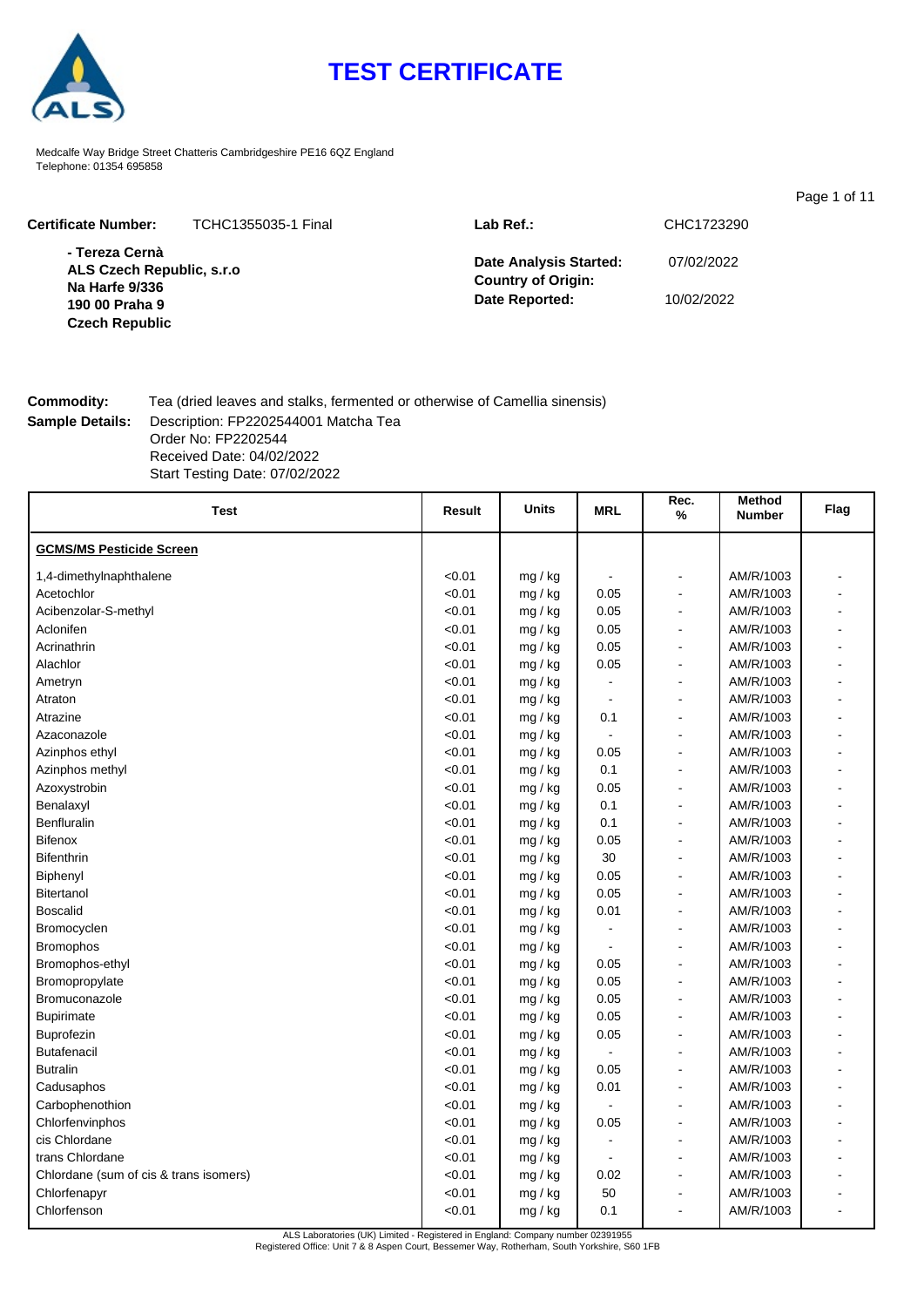

**Sample Ref.:** CHC1723290

Page 2 of 11

| <b>Test</b>                                                        | <b>Result</b>    | Units              | <b>MRL</b>               | Rec.<br>$\%$                       | <b>Method</b><br><b>Number</b> | Flag                     |
|--------------------------------------------------------------------|------------------|--------------------|--------------------------|------------------------------------|--------------------------------|--------------------------|
| <b>GCMS/MS Pesticide Screen</b>                                    |                  |                    |                          |                                    |                                |                          |
| Chlormephos                                                        | < 0.01           | mg / kg            |                          | $\qquad \qquad \blacksquare$       | AM/R/1003                      |                          |
| Chlorobenzilate                                                    | < 0.01           | mg / kg            | 0.1                      | $\blacksquare$                     | AM/R/1003                      |                          |
| Chloroneb                                                          | < 0.01           | mg / kg            |                          | $\qquad \qquad \blacksquare$       | AM/R/1003                      |                          |
| Chloropropylate                                                    | < 0.01           | mg / kg            |                          | $\blacksquare$                     | AM/R/1003                      |                          |
| Chlorpropham                                                       | < 0.01           | mg / kg            | 0.05                     | $\blacksquare$                     | AM/R/1003                      |                          |
| Chlorpyrifos                                                       | < 0.01           | mg / kg            | 0.01                     | ä,                                 | AM/R/1003                      | $\blacksquare$           |
| Chlorpyrifos-methyl                                                | < 0.01           | mg / kg            | 0.01                     | $\blacksquare$                     | AM/R/1003                      |                          |
| Chlorthal-dimethyl                                                 | < 0.01           | mg / kg            | 0.05                     | $\blacksquare$                     | AM/R/1003                      | $\overline{\phantom{a}}$ |
| Chlorthion                                                         | < 0.01           | mg / kg            |                          | $\blacksquare$                     | AM/R/1003                      |                          |
| Chlozolinate                                                       | < 0.01           | mg / kg            | 0.05                     | $\blacksquare$                     | AM/R/1003                      |                          |
| Climbazole                                                         | < 0.01           | mg / kg            |                          | ä,                                 | AM/R/1003                      |                          |
| Clodinafop-propargyl                                               | < 0.01           | mg / kg            | 0.1                      | $\qquad \qquad \blacksquare$       | AM/R/1003                      |                          |
| Cloquintocet-mexyl                                                 | < 0.01           | mg / kg            | $\blacksquare$           | ä,                                 | AM/R/1003                      | $\blacksquare$           |
| Crimidine                                                          | < 0.01           | mg / kg            |                          | $\blacksquare$                     | AM/R/1003                      |                          |
| Cyanazine                                                          | < 0.01           | mg / kg            | $\blacksquare$           | ä,                                 | AM/R/1003                      | $\blacksquare$           |
| Cyanofenphos                                                       | < 0.01           | mg / kg            | $\blacksquare$           | $\overline{a}$                     | AM/R/1003                      | $\blacksquare$           |
| Cyanophos                                                          | < 0.01           | mg / kg            |                          | $\blacksquare$                     | AM/R/1003                      |                          |
| Cyfluthrin (sum of isomers)                                        | < 0.01           | mg / kg            | 0.1                      | $\blacksquare$                     | AM/R/1003                      | $\blacksquare$           |
| Lambda Cyhalothrin                                                 | < 0.01           | mg / kg            | 0.01                     | $\blacksquare$                     | AM/R/1003                      |                          |
| Cypermethrin (sum of isomers)                                      | < 0.01           | mg / kg            | 0.5                      | ä,                                 | AM/R/1003                      | $\blacksquare$           |
| Cyproconazole                                                      | < 0.01           | mg / kg            | 0.05                     | $\blacksquare$                     | AM/R/1003                      |                          |
| o,p'-DDD                                                           | < 0.01           | mg / kg            | $\blacksquare$           | ä,                                 | AM/R/1003                      | $\blacksquare$           |
| p,p'-DDD                                                           | < 0.01           | mg / kg            |                          | $\blacksquare$                     | AM/R/1003                      |                          |
| o,p'-DDE                                                           | < 0.01           | mg / kg            |                          | $\overline{a}$                     | AM/R/1003                      |                          |
| p,p'-DDE                                                           | < 0.01           | mg / kg            | $\overline{\phantom{a}}$ | $\blacksquare$                     | AM/R/1003                      |                          |
| o,p'-DDT                                                           | < 0.01           | mg / kg            |                          | ä,                                 | AM/R/1003                      |                          |
| p,p'-DDT                                                           | < 0.01           | mg / kg            |                          | $\qquad \qquad \blacksquare$       | AM/R/1003                      |                          |
| DDT (sum of pp'-DDE, pp'-DDD, op'-DDT & pp'-DDT expressed as       | < 0.01           | mg / kg            | 0.2                      | ä,                                 | AM/R/1003                      | $\overline{a}$           |
| DDT)                                                               |                  |                    |                          |                                    |                                |                          |
| Deltamethrin                                                       | < 0.01           | mg / kg            | 5                        | $\blacksquare$                     | AM/R/1003                      | $\overline{a}$           |
| Desmetryn                                                          | < 0.01           | mg / kg            |                          | $\frac{1}{2}$                      | AM/R/1003                      | $\overline{\phantom{a}}$ |
| Diallate                                                           | < 0.01           | mg / kg            | 0.05                     | $\blacksquare$                     | AM/R/1003                      |                          |
| Diazinon                                                           | < 0.01           | mg / kg            | 0.05                     | $\overline{a}$                     | AM/R/1003                      |                          |
| Dichlobenil                                                        | < 0.01           | mg / kg            | 0.05                     | ä,                                 | AM/R/1003                      |                          |
| Dichlofenthion                                                     | < 0.01           | mg / kg            |                          |                                    | AM/R/1003                      |                          |
| Dichlorvos                                                         | < 0.01           | mg / kg            | 0.02                     | $\blacksquare$                     | AM/R/1003                      |                          |
| Diclobutrazol                                                      | < 0.01           | mg / kg            |                          |                                    | AM/R/1003                      |                          |
| Diclofop-methyl                                                    | < 0.01           | mg / kg            | 0.05                     | $\blacksquare$                     | AM/R/1003                      | $\blacksquare$           |
| Dicloran<br>Dicofol                                                | < 0.01           | mg / kg            | 0.05                     | $\blacksquare$                     | AM/R/1003<br>AM/R/1003         | $\overline{\phantom{a}}$ |
|                                                                    | < 0.01           | mg / kg            | 20                       | $\overline{\phantom{a}}$           |                                |                          |
| Dicrotophos<br>Aldrin                                              | < 0.01<br>< 0.01 | mg / kg            |                          | $\blacksquare$                     | AM/R/1003<br>AM/R/1003         |                          |
| Dieldrin                                                           | < 0.01           | mg / kg<br>mg / kg |                          | $\qquad \qquad \blacksquare$<br>ä, | AM/R/1003                      |                          |
| Sum of Aldrin and Dieldrin (expressed as Dieldrin)                 | < 0.01           | mg / kg            | 0.02                     | $\qquad \qquad \blacksquare$       | AM/R/1003                      |                          |
| Difenoconazole                                                     | < 0.01           | mg / kg            | 0.05                     | $\blacksquare$                     | AM/R/1003                      | $\overline{\phantom{a}}$ |
| Dimethomorph                                                       | < 0.01           | mg / kg            | 0.05                     | $\qquad \qquad \blacksquare$       | AM/R/1003                      |                          |
| Dioxabenzofos                                                      | < 0.01           | mg / kg            |                          | $\blacksquare$                     | AM/R/1003                      |                          |
| Diphenylamine                                                      | < 0.01           | mg / kg            | 0.05                     | $\overline{a}$                     | AM/R/1003                      |                          |
| Dipropetryn                                                        | < 0.01           | mg / kg            |                          | $\blacksquare$                     | AM/R/1003                      |                          |
| Edifenphos                                                         | < 0.01           | mg / kg            |                          | $\overline{\phantom{a}}$           | AM/R/1003                      |                          |
| Endosulfan - Alpha                                                 | < 0.01           | mg / kg            |                          | $\qquad \qquad \blacksquare$       | AM/R/1003                      |                          |
| Endosulfan - Beta                                                  | < 0.01           | mg / kg            |                          | $\qquad \qquad \blacksquare$       | AM/R/1003                      |                          |
| Endosulfan sulphate                                                | < 0.01           | mg / kg            | $\overline{\phantom{a}}$ | $\qquad \qquad \blacksquare$       | AM/R/1003                      |                          |
| Endosulfan (sum of alpha and beta isomers and endosulfan sulphate) | < 0.01           | mg / kg            | 30                       | ä,                                 | AM/R/1003                      |                          |
| Endrin                                                             | < 0.01           | mg / kg            | 0.01                     | $\qquad \qquad \blacksquare$       | AM/R/1003                      |                          |
| <b>EPN</b>                                                         | < 0.01           | mg / kg            |                          |                                    | AM/R/1003                      | $\overline{\phantom{a}}$ |
|                                                                    |                  |                    |                          |                                    |                                |                          |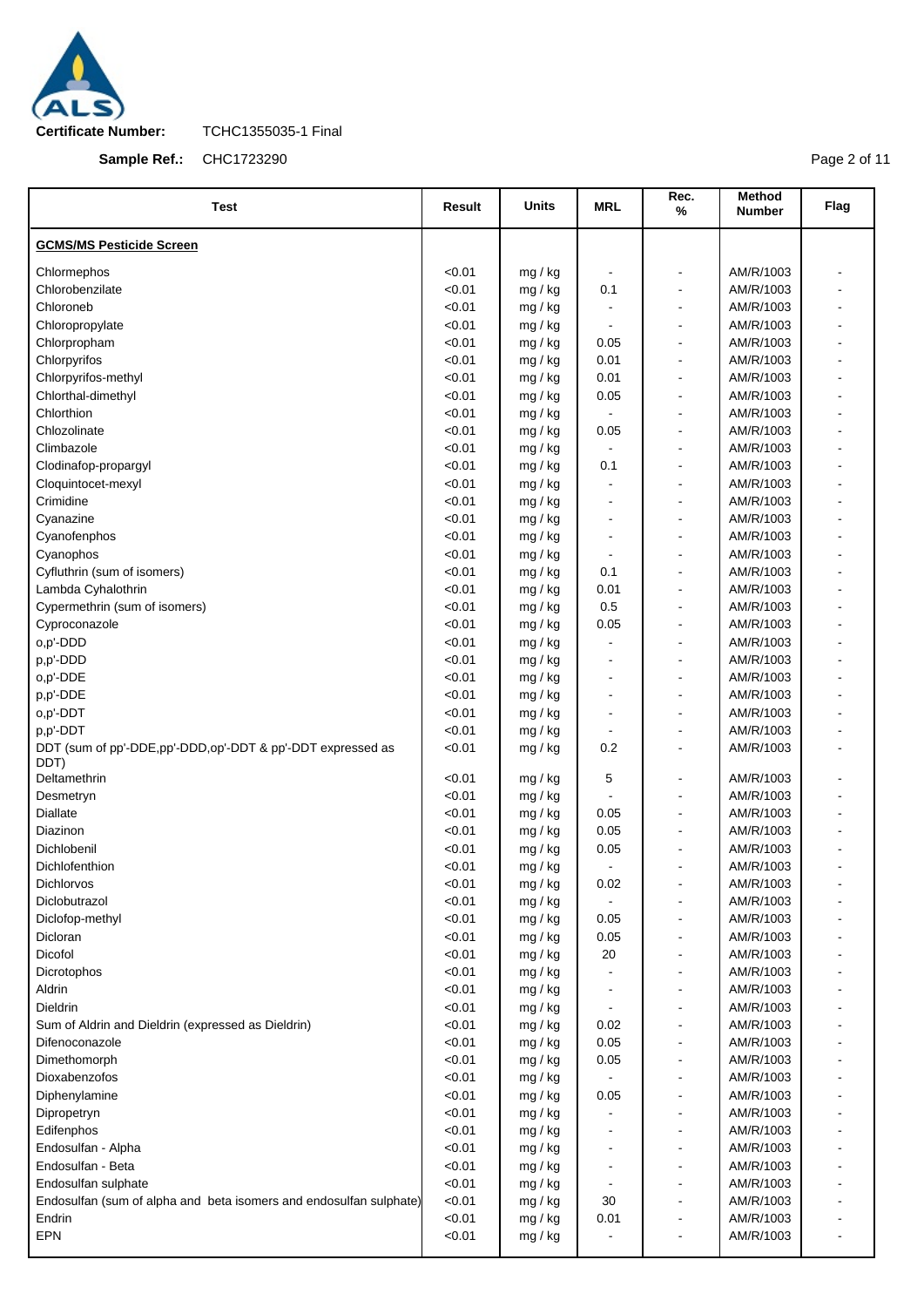

**Sample Ref.:** CHC1723290

Page 3 of 11

| Test                                                                           | <b>Result</b> | Units              | <b>MRL</b> | Rec.<br>%                    | Method<br><b>Number</b> | Flag |
|--------------------------------------------------------------------------------|---------------|--------------------|------------|------------------------------|-------------------------|------|
| <b>GCMS/MS Pesticide Screen</b>                                                |               |                    |            |                              |                         |      |
| <b>EPTC</b>                                                                    | < 0.01        | mg / kg            | 0.05       | $\qquad \qquad \blacksquare$ | AM/R/1003               |      |
| Etaconazole                                                                    | < 0.01        |                    |            | $\qquad \qquad \blacksquare$ | AM/R/1003               |      |
| Ethion                                                                         | < 0.01        | mg / kg<br>mg / kg | 3          | $\overline{\phantom{a}}$     | AM/R/1003               |      |
| Ethofumesate (parent only)                                                     | < 0.01        | mg / kg            | 0.1        | $\overline{a}$               | AM/R/1003               |      |
| Ethoprophos                                                                    | < 0.01        | mg / kg            | 0.02       | $\overline{a}$               | AM/R/1003               |      |
| Etoxazole                                                                      | < 0.01        | mg / kg            | 15         | $\overline{a}$               | AM/R/1003               |      |
| Etridiazole                                                                    | < 0.01        | mg / kg            | 0.05       | $\blacksquare$               | AM/R/1003               |      |
| Etrimfos                                                                       | < 0.01        | mg / kg            |            | ä,                           | AM/R/1003               |      |
| Flamprop isopropyl                                                             | < 0.01        | mg / kg            |            | $\overline{a}$               | AM/R/1003               |      |
| Famphur                                                                        | < 0.01        | mg / kg            |            | $\overline{a}$               | AM/R/1003               |      |
| Fenarimol                                                                      | < 0.01        | mg / kg            | 0.05       |                              | AM/R/1003               |      |
| Fenchlorphos                                                                   | < 0.01        | mg / kg            |            | $\overline{\phantom{a}}$     | AM/R/1003               |      |
| Fenchlorphos oxon                                                              | < 0.01        | mg / kg            |            | ä,                           | AM/R/1003               |      |
| Fenchlorphos (sum of Fenchlorphos & Fenchlophos oxon)                          | < 0.01        | mg / kg            | 0.1        | $\overline{a}$               | AM/R/1003               |      |
| Fenitrothion                                                                   | < 0.01        | mg / kg            | 0.05       | $\blacksquare$               | AM/R/1003               |      |
| Fenpiclonil                                                                    | < 0.01        | mg / kg            |            | $\qquad \qquad \blacksquare$ | AM/R/1003               |      |
| Fenpropathrin                                                                  | < 0.01        | mg / kg            | 2          | $\blacksquare$               | AM/R/1003               |      |
| Fenpropimorph                                                                  | < 0.01        | mg / kg            | 0.05       | $\overline{\phantom{a}}$     | AM/R/1003               |      |
| Fenson                                                                         | < 0.01        | mg / kg            |            | $\blacksquare$               | AM/R/1003               |      |
| Fensulfothion                                                                  | < 0.01        | mg / kg            |            | $\overline{a}$               | AM/R/1003               |      |
| Fenthion (parent only)                                                         | < 0.01        | mg / kg            | 0.05       | $\blacksquare$               | AM/R/1003               |      |
| Fenvalerate (sum of isomers)                                                   | < 0.01        | mg / kg            | 0.1        | $\overline{a}$               | AM/R/1003               |      |
| Fipronil (Parent only)                                                         | < 0.005       | mg / kg            | 0.005      | $\blacksquare$               | AM/R/1003               |      |
| Fluazifop-p-butyl (parent only)                                                | < 0.01        | mg / kg            | 0.05       | $\overline{a}$               | AM/R/1003               |      |
| Fluchloralin                                                                   | < 0.01        | mg / kg            |            | $\overline{a}$               | AM/R/1003               |      |
| Flucythrinate (sum of isomers)                                                 | < 0.01        | mg / kg            | 0.05       | $\overline{a}$               | AM/R/1003               |      |
| Fludioxonil                                                                    | < 0.01        | mg / kg            | 0.05       | ä,                           | AM/R/1003               |      |
| Flumetralin                                                                    | < 0.01        | mg / kg            | 0.05       | $\blacksquare$               | AM/R/1003               |      |
| Flumioxazine                                                                   | < 0.01        | mg / kg            | 0.1        | ä,                           | AM/R/1003               |      |
| Fluopyram                                                                      | < 0.01        | mg / kg            | 0.05       | $\blacksquare$               | AM/R/1003               |      |
| Flurprimidole                                                                  | < 0.01        | mg / kg            | 0.05       | $\overline{\phantom{a}}$     | AM/R/1003               |      |
| Flusilazole                                                                    | < 0.01        | mg / kg            | 0.05       | $\blacksquare$               | AM/R/1003               |      |
| Fluthiacet-methyl                                                              | < 0.01        | mg / kg            |            | $\overline{\phantom{a}}$     | AM/R/1003               |      |
| Flutolanil                                                                     | < 0.01        | mg / kg            | 0.05       | ä,                           | AM/R/1003               |      |
| Flutriafol                                                                     | < 0.01        | mg / kg            | 0.05       |                              | AM/R/1003               |      |
| tau-Fluvalinate                                                                | < 0.01        | mg / kg            | 0.01       | $\blacksquare$               | AM/R/1003               |      |
| Fluxapyroxad                                                                   | < 0.01        | mg / kg            | 0.01       |                              | AM/R/1003               |      |
| Fonofos                                                                        | < 0.01        | mg / kg            |            |                              | AM/R/1003               |      |
| Furalaxyl                                                                      | < 0.01        | mg / kg            |            |                              | AM/R/1003               |      |
| Furathiocarb                                                                   | < 0.01        | mg / kg            |            |                              | AM/R/1003               |      |
| Hexachlorocyclohexane - alpha                                                  | < 0.01        | mg / kg            | 0.01       |                              | AM/R/1003               |      |
| Hexachlorocyclohexane - beta                                                   | < 0.01        | mg / kg            | 0.01       | $\blacksquare$               | AM/R/1003               |      |
| Hexachlorocyclohexane - delta                                                  | < 0.01        | mg / kg            |            |                              | AM/R/1003               |      |
| Hexachlorocyclohexane - gamma                                                  | < 0.01        | mg / kg            | 0.01       | $\blacksquare$               | AM/R/1003               |      |
| Heptachlor                                                                     | < 0.01        | mg / kg            |            |                              | AM/R/1003               |      |
| trans Heptachlor epoxide                                                       | < 0.01        | mg / kg            |            |                              | AM/R/1003               |      |
| cis Heptachlor epoxide                                                         | < 0.01        | mg / kg            |            |                              | AM/R/1003               |      |
| Heptachlor (sum of heptachlor & heptachlor epoxide expressed as<br>heptachlor) | < 0.01        | mg / kg            | 0.02       |                              | AM/R/1003               |      |
| Heptenophos                                                                    | < 0.01        | mg / kg            |            | $\overline{\phantom{a}}$     | AM/R/1003               |      |
| Hexaconazole                                                                   | < 0.01        | mg / kg            | 0.05       |                              | AM/R/1003               |      |
| Imazalil                                                                       | < 0.01        | mg / kg            | 0.05       |                              | AM/R/1003               |      |
| lodofenphos                                                                    | < 0.01        | mg / kg            |            |                              | AM/R/1003               |      |
| Iprodione                                                                      | < 0.01        | mg / kg            | 0.05       |                              | AM/R/1003               |      |
| Isazophos                                                                      | < 0.01        | mg / kg            |            |                              | AM/R/1003               |      |
| Isobenzan                                                                      | < 0.01        | mg / kg            |            |                              | AM/R/1003               |      |
|                                                                                |               |                    |            |                              |                         |      |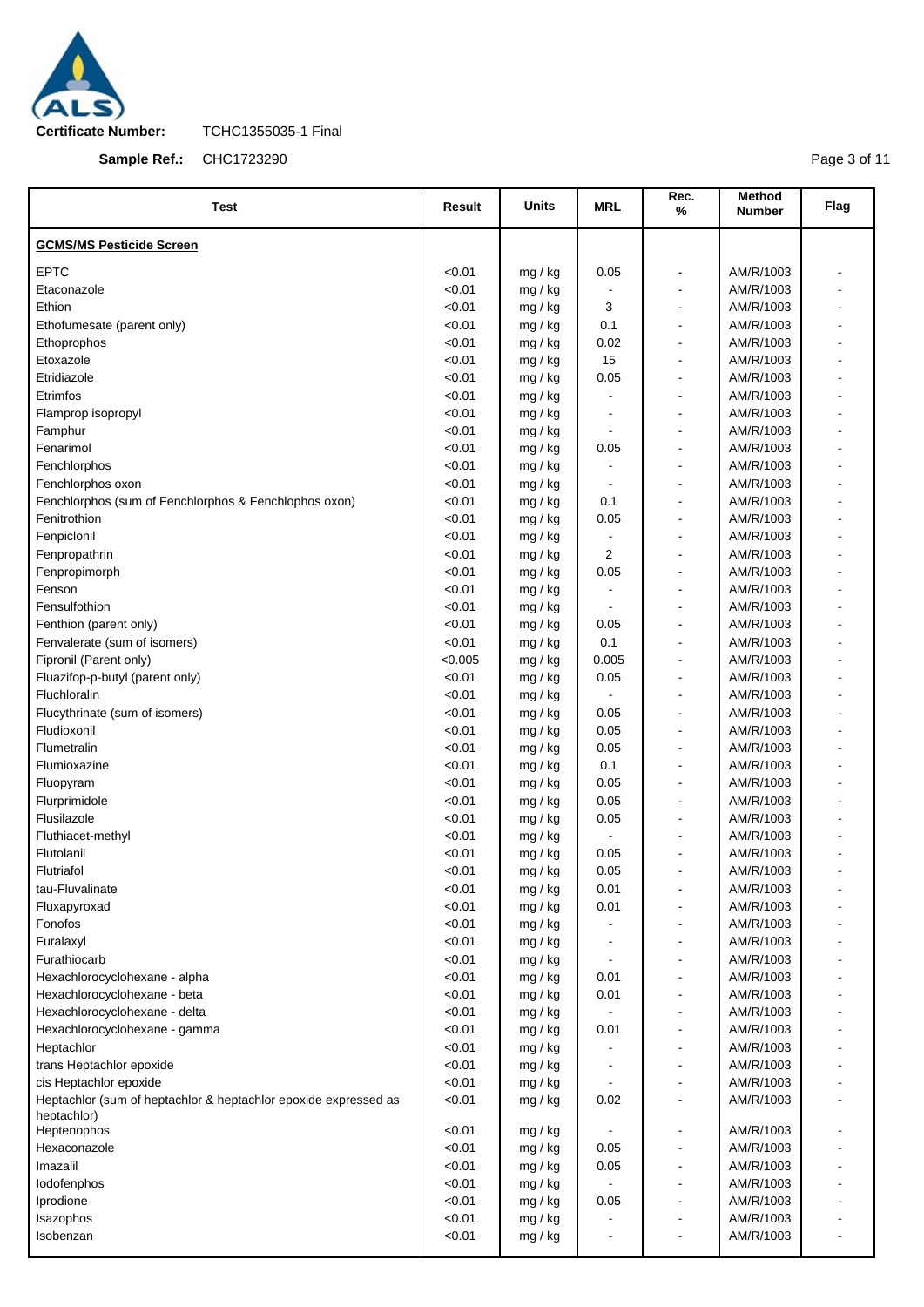

**Sample Ref.:** CHC1723290

Page 4 of 11

| <b>Test</b>                                            | Result | <b>Units</b> | <b>MRL</b>               | Rec.<br>%                    | <b>Method</b><br><b>Number</b> | Flag |
|--------------------------------------------------------|--------|--------------|--------------------------|------------------------------|--------------------------------|------|
| <b>GCMS/MS Pesticide Screen</b>                        |        |              |                          |                              |                                |      |
| Isodrin                                                | < 0.01 | mg / kg      |                          |                              | AM/R/1003                      |      |
| Isofenphos                                             | < 0.01 | mg / kg      |                          |                              | AM/R/1003                      |      |
| Isoprocarb                                             | < 0.01 | mg / kg      | Ē,                       | $\blacksquare$               | AM/R/1003                      |      |
| Isoxadifen-ethyl                                       | < 0.01 | mg / kg      | ٠                        | $\overline{a}$               | AM/R/1003                      |      |
| Isoxathion                                             | < 0.01 | mg / kg      | $\overline{a}$           | $\blacksquare$               | AM/R/1003                      |      |
| Kresoxim-methyl                                        | < 0.01 | mg / kg      | 0.05                     | $\overline{\phantom{a}}$     | AM/R/1003                      |      |
| Leptophos                                              | < 0.01 | mg / kg      |                          | $\blacksquare$               | AM/R/1003                      |      |
| Malaoxon                                               | < 0.01 | mg / kg      |                          |                              | AM/R/1003                      |      |
| Malathion                                              | < 0.01 | mg / kg      | $\overline{\phantom{a}}$ | $\overline{a}$               | AM/R/1003                      |      |
| Sum of malathion and malaoxon (expressed as malathion) | < 0.01 | mg / kg      | 0.5                      | $\blacksquare$               | AM/R/1003                      |      |
| MCPA-thioethyl                                         | < 0.01 | mg / kg      | $\blacksquare$           | $\blacksquare$               | AM/R/1003                      |      |
| Mecarbam                                               | < 0.01 | mg / kg      | 0.05                     | $\blacksquare$               | AM/R/1003                      |      |
| Mefenapyr-diethyl                                      | < 0.01 | mg / kg      | $\blacksquare$           |                              | AM/R/1003                      |      |
| Metalaxyl and metalaxyl-M (sum of isomers)             | < 0.01 | mg / kg      | 0.05                     | $\blacksquare$               | AM/R/1003                      |      |
| Metazachlor (Parent Only)                              | < 0.01 | mg / kg      | 0.1                      | $\overline{\phantom{a}}$     | AM/R/1003                      |      |
| Metconazole                                            | < 0.01 | mg / kg      | 0.1                      | $\blacksquare$               | AM/R/1003                      |      |
| Methacrifos                                            | < 0.01 | mg / kg      | 0.05                     | ä,                           | AM/R/1003                      |      |
| Methamidophos                                          | < 0.01 | mg / kg      | 0.05                     | $\blacksquare$               | AM/R/1003                      |      |
| Methidathion                                           | < 0.01 | mg / kg      | 0.1                      | $\blacksquare$               | AM/R/1003                      |      |
| Methoxychlor                                           | < 0.01 | mg / kg      | 0.1                      | $\blacksquare$               | AM/R/1003                      |      |
| Metrafenone                                            | < 0.01 | mg / kg      | 0.05                     | $\blacksquare$               | AM/R/1003                      |      |
| Metribuzin                                             | < 0.01 | mg / kg      | 0.1                      |                              | AM/R/1003                      |      |
| Mevinphos                                              | < 0.01 | mg / kg      | 0.02                     | $\blacksquare$               | AM/R/1003                      |      |
| Mirex                                                  | < 0.01 | mg / kg      |                          | $\overline{\phantom{a}}$     | AM/R/1003                      |      |
| Monocrotophos                                          | < 0.01 | mg / kg      | 0.05                     | $\blacksquare$               | AM/R/1003                      |      |
| Myclobutanil                                           | < 0.01 | mg / kg      | 0.05                     | ä,                           | AM/R/1003                      |      |
| Napropamide                                            | < 0.01 | mg / kg      | 0.05                     | ä,                           | AM/R/1003                      |      |
| Nitralin                                               | < 0.01 | mg / kg      |                          | $\blacksquare$               | AM/R/1003                      |      |
| Nitrofen                                               | < 0.01 | mg / kg      | 0.02                     | ä,                           | AM/R/1003                      |      |
| Nitrothal-isopropyl                                    | < 0.01 | mg / kg      |                          | $\blacksquare$               | AM/R/1003                      |      |
| Nuarimol                                               | < 0.01 | mg / kg      |                          |                              | AM/R/1003                      |      |
| Ofurace                                                | < 0.01 | mg / kg      | $\blacksquare$           | $\blacksquare$               | AM/R/1003                      |      |
| Omethoate                                              | < 0.01 | mg / kg      | 0.05                     | $\blacksquare$               | AM/R/1003                      |      |
| Oxadixyl                                               | < 0.01 | mg / kg      | 0.02                     |                              | AM/R/1003                      |      |
| Oxyfluorfen                                            | < 0.01 | mg / kg      | 0.05                     |                              | AM/R/1003                      |      |
| Paclobutrazol                                          | < 0.01 | mg / kg      | 0.05                     |                              | AM/R/1003                      |      |
| Parathion Ethyl                                        | < 0.01 | mg / kg      | 0.1                      |                              | AM/R/1003                      |      |
| <b>Parathion Methyl</b>                                | < 0.01 | mg / kg      | 0.05                     |                              | AM/R/1003                      |      |
| Pebulate                                               | < 0.01 | mg / kg      | $\blacksquare$           | $\overline{a}$               | AM/R/1003                      |      |
| Penconazole                                            | < 0.01 | mg / kg      | 0.05                     |                              | AM/R/1003                      |      |
| Pendimethalin                                          | < 0.01 | mg / kg      | 0.05                     | $\overline{a}$               | AM/R/1003                      |      |
| Pentachloroanisole                                     | < 0.01 | mg / kg      |                          | $\qquad \qquad \blacksquare$ | AM/R/1003                      |      |
| Pentachlorobenzene                                     | < 0.01 | mg / kg      |                          | $\blacksquare$               | AM/R/1003                      |      |
| Permethrin (sum of isomers)                            | < 0.01 | mg / kg      | 0.1                      |                              | AM/R/1003                      |      |
| Perthan                                                | < 0.01 | mg / kg      |                          | ä,                           | AM/R/1003                      |      |
| Phenothrin                                             | < 0.01 | mg / kg      | 0.05                     |                              | AM/R/1003                      |      |
| Phenthoate                                             | < 0.01 | mg / kg      |                          | ä,                           | AM/R/1003                      |      |
| Phosalone                                              | < 0.01 | mg / kg      | 0.05                     | $\qquad \qquad \blacksquare$ | AM/R/1003                      |      |
| Phosfolan                                              | < 0.01 | mg / kg      |                          |                              | AM/R/1003                      |      |
| Phosmet (parent only)                                  | < 0.01 | mg / kg      | 0.1                      |                              | AM/R/1003                      |      |
| Phosphamidon                                           | < 0.01 | mg / kg      | 0.02                     |                              | AM/R/1003                      |      |
| Piperonyl Butoxide                                     | < 0.01 | mg / kg      |                          | $\overline{a}$               | AM/R/1003                      |      |
| Pirimicarb                                             | < 0.01 | mg / kg      | 0.05                     |                              | AM/R/1003                      |      |
| Pirimiphos - ethyl                                     | < 0.01 | mg / kg      |                          |                              | AM/R/1003                      |      |
| Pirimiphos-methyl                                      | < 0.01 | mg / kg      | 0.05                     |                              | AM/R/1003                      |      |
| Procymidone                                            | < 0.01 | mg / kg      | 0.05                     |                              | AM/R/1003                      |      |
|                                                        |        |              |                          |                              |                                |      |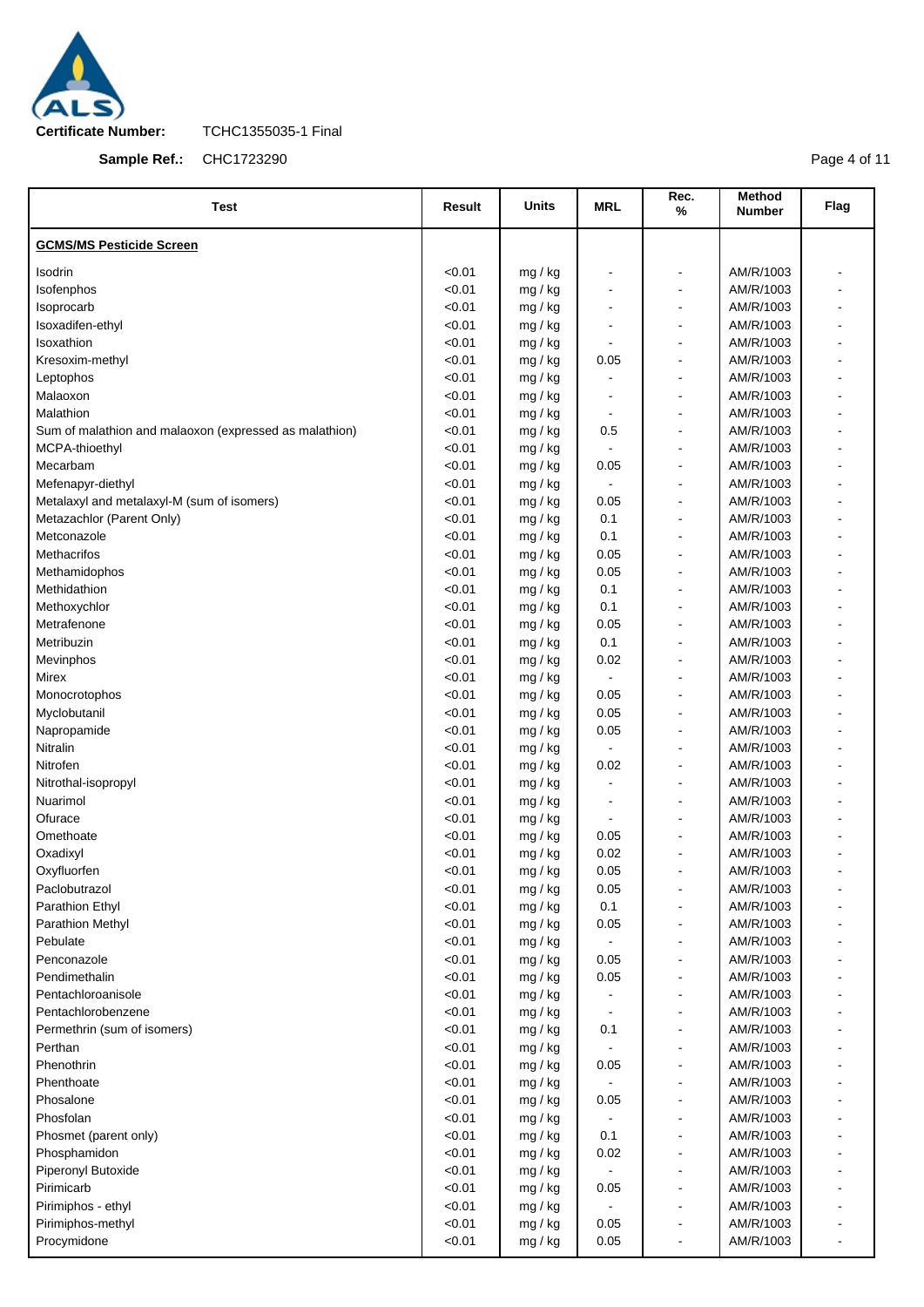

**Sample Ref.:** CHC1723290

Page 5 of 11

| Test                                                                  | <b>Result</b> | <b>Units</b> | <b>MRL</b>     | Rec.<br>%                    | Method<br><b>Number</b> | Flag                     |
|-----------------------------------------------------------------------|---------------|--------------|----------------|------------------------------|-------------------------|--------------------------|
| <b>GCMS/MS Pesticide Screen</b>                                       |               |              |                |                              |                         |                          |
| Profenofos                                                            | < 0.01        | mg / kg      | 0.05           | $\blacksquare$               | AM/R/1003               |                          |
| Profluralin                                                           | < 0.01        | mg / kg      |                | $\blacksquare$               | AM/R/1003               |                          |
| Prometryn                                                             | < 0.01        | mg / kg      |                | $\blacksquare$               | AM/R/1003               | $\blacksquare$           |
| Propachlor                                                            | < 0.01        | mg / kg      | 0.1            | $\blacksquare$               | AM/R/1003               |                          |
| Propargite                                                            | < 0.01        | mg / kg      | 10             | $\blacksquare$               | AM/R/1003               | $\blacksquare$           |
| Propazine                                                             | < 0.01        | mg / kg      |                | $\qquad \qquad \blacksquare$ | AM/R/1003               |                          |
| Propetamphos                                                          | < 0.01        | mg / kg      | $\blacksquare$ | $\blacksquare$               | AM/R/1003               | $\blacksquare$           |
| Propham                                                               | < 0.01        | mg / kg      | 0.05           | $\blacksquare$               | AM/R/1003               |                          |
| Propiconazole                                                         | < 0.01        | mg / kg      | 0.05           | $\blacksquare$               | AM/R/1003               |                          |
| Propyzamide                                                           | < 0.01        | mg / kg      | 0.05           | $\blacksquare$               | AM/R/1003               |                          |
| Prothiofos                                                            | < 0.01        | mg / kg      |                | $\blacksquare$               | AM/R/1003               |                          |
| Pyrazophos                                                            | < 0.01        | mg / kg      | 0.05           | $\blacksquare$               | AM/R/1003               |                          |
| Pyridaphenthion                                                       | < 0.01        | mg / kg      |                | $\qquad \qquad \blacksquare$ | AM/R/1003               |                          |
| Quinalphos                                                            | < 0.01        | mg / kg      | 0.05           | $\blacksquare$               | AM/R/1003               | $\blacksquare$           |
| Quintozene                                                            | < 0.01        | mg / kg      |                | $\blacksquare$               | AM/R/1003               |                          |
| Resmethrin                                                            | < 0.01        | mg / kg      | 0.05           | $\blacksquare$               | AM/R/1003               |                          |
| Silafluofen                                                           | < 0.01        | mg / kg      |                | $\blacksquare$               | AM/R/1003               | $\blacksquare$           |
| Simazine                                                              | < 0.01        | mg / kg      | 0.05           | $\blacksquare$               | AM/R/1003               |                          |
| Sulfotep                                                              | < 0.01        | mg / kg      |                | $\blacksquare$               | AM/R/1003               | $\overline{\phantom{a}}$ |
| Sulprofos                                                             | < 0.01        | mg / kg      |                | $\blacksquare$               | AM/R/1003               |                          |
| Tetrachlorvinphos                                                     | < 0.01        | mg / kg      |                | $\blacksquare$               | AM/R/1003               | $\overline{\phantom{a}}$ |
| Tebuconazole                                                          | < 0.01        | mg / kg      | 0.05           | ä,                           | AM/R/1003               |                          |
| Tecnazene                                                             | < 0.01        | mg / kg      | 0.05           | $\blacksquare$               | AM/R/1003               | $\overline{\phantom{a}}$ |
| Tefluthrin                                                            | < 0.01        | mg / kg      | 0.05           | $\qquad \qquad \blacksquare$ | AM/R/1003               |                          |
| Terbacil                                                              | < 0.01        | mg / kg      |                | ä,                           | AM/R/1003               |                          |
| Terbufos (sum of terbufos, terbufos sulfone & terbufos sulfoxide)     | < 0.01        | mg / kg      | 0.01           | $\qquad \qquad \blacksquare$ | AM/R/1003               |                          |
| Terbumeton                                                            | < 0.01        | mg / kg      |                | $\overline{a}$               | AM/R/1003               | $\blacksquare$           |
| Terbuthylazine                                                        | < 0.01        | mg / kg      | 0.05           | $\qquad \qquad \blacksquare$ | AM/R/1003               |                          |
| Terbutryn                                                             | < 0.01        | mg / kg      |                | ä,                           | AM/R/1003               |                          |
| Tetradifon                                                            | < 0.01        | mg / kg      | 0.05           | $\overline{\phantom{a}}$     | AM/R/1003               |                          |
| Tetramethrin                                                          | < 0.01        | mg / kg      |                | $\overline{a}$               | AM/R/1003               |                          |
| Tetrasul                                                              | < 0.01        | mg / kg      |                | $\blacksquare$               | AM/R/1003               |                          |
| Thiometon                                                             | < 0.01        | mg / kg      |                | $\qquad \qquad \blacksquare$ | AM/R/1003               |                          |
| Tolclofos-methyl                                                      | < 0.01        | mg / kg      | 0.05           | ä,                           | AM/R/1003               |                          |
| Transfluthin                                                          | < 0.01        | mg / kg      |                |                              | AM/R/1003               |                          |
| Triadimefon                                                           | < 0.01        | mg / kg      | 0.05           | $\blacksquare$               | AM/R/1003               |                          |
| Triadimenol                                                           | < 0.01        | mg / kg      | 0.05           |                              | AM/R/1003               |                          |
| Tri-allate                                                            | < 0.01        | mg / kg      | 0.1            | $\blacksquare$               | AM/R/1003               |                          |
| Triazamate                                                            | < 0.01        | mg / kg      |                | $\qquad \qquad \blacksquare$ | AM/R/1003               |                          |
| Triazophos                                                            | < 0.01        | mg / kg      | 0.02           | $\qquad \qquad \blacksquare$ | AM/R/1003               |                          |
| Trichloronate                                                         | < 0.01        | mg / kg      |                | $\overline{\phantom{a}}$     | AM/R/1003               |                          |
| Trietazine                                                            | < 0.01        | mg / kg      |                | $\overline{\phantom{0}}$     | AM/R/1003               |                          |
| Trifloxystrobin                                                       | < 0.01        | mg / kg      | 0.05           | $\blacksquare$               | AM/R/1003               |                          |
| Trifluralin                                                           | < 0.01        | mg / kg      | 0.05           | $\qquad \qquad \blacksquare$ | AM/R/1003               |                          |
| Triticonazole                                                         | < 0.01        | mg / kg      | 0.02           | $\blacksquare$               | AM/R/1003               |                          |
| Vinclozolin (parent compound only)                                    | < 0.01        | mg / kg      | 0.05           | $\qquad \qquad \blacksquare$ | AM/R/1003               |                          |
| Zoxamide                                                              | < 0.01        | mg / kg      | 0.05           |                              | AM/R/1003               |                          |
| <b>LCMS/MS Pesticide Screen</b>                                       |               |              |                |                              |                         |                          |
| Abamectin                                                             | <0.01         | mg / kg      | 0.05           | $\blacksquare$               | AM/R/1003               |                          |
| Acetamiprid                                                           | < 0.01        | mg / kg      | 0.05           | $\overline{\phantom{a}}$     | AM/R/1003               |                          |
| Acrinathrin                                                           | < 0.01        | mg / kg      | 0.05           | $\blacksquare$               | AM/R/1003               |                          |
| Sum of aldicarb, aldicarb sulfoxide & sulfone (expressed as aldicarb) | < 0.01        | mg / kg      | 0.05           | $\overline{\phantom{a}}$     | AM/R/1003               |                          |
| Allethrin                                                             | < 0.01        | mg / kg      |                | $\qquad \qquad \blacksquare$ | AM/R/1003               |                          |
| Amicarbazone                                                          | < 0.01        | mg / kg      |                | $\qquad \qquad \blacksquare$ | AM/R/1003               |                          |
| Aminocarb                                                             | < 0.01        | mg / kg      |                | $\blacksquare$               | AM/R/1003               |                          |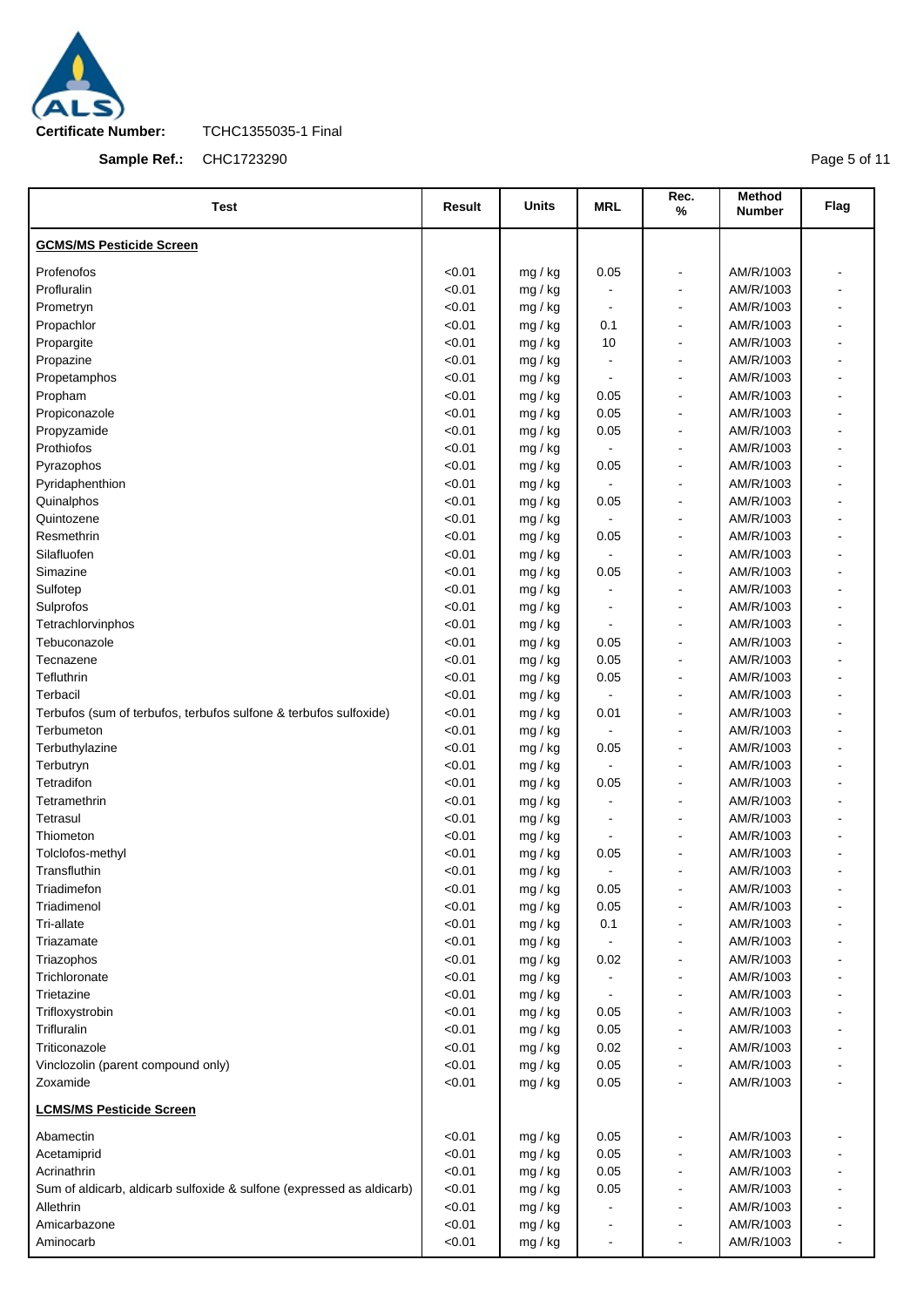

**Sample Ref.:** CHC1723290

Page 6 of 11

| <b>LCMS/MS Pesticide Screen</b><br>Atrazine<br>< 0.01<br>0.1<br>AM/R/1003<br>mg / kg<br>$\blacksquare$<br>< 0.01<br>AM/R/1003<br>Azaconazole<br>mg / kg<br>$\qquad \qquad \blacksquare$<br>Azamethiphos<br>< 0.01<br>AM/R/1003<br>mg / kg<br>$\overline{a}$<br>AM/R/1003<br>Azinphos-ethyl<br>< 0.01<br>mg / kg<br>0.05<br>$\overline{\phantom{a}}$<br>< 0.01<br>AM/R/1003<br>Azoxystrobin<br>mg / kg<br>0.05<br>$\blacksquare$<br>Beflubetamid<br>< 0.01<br>AM/R/1003<br>0.05<br>mg / kg<br>$\overline{a}$<br>Benalaxyl<br>< 0.01<br>0.1<br>AM/R/1003<br>mg / kg<br>$\blacksquare$<br>Bendiocarb<br>< 0.01<br>AM/R/1003<br>mg / kg<br>$\blacksquare$<br>$\overline{a}$<br>Benzoximate<br>< 0.01<br>AM/R/1003<br>mg / kg<br>$\blacksquare$<br>$\overline{a}$<br>< 0.01<br>AM/R/1003<br>Bifenazate (parent only)<br>mg / kg<br>0.1<br>$\overline{\phantom{a}}$<br><b>Bifenthrin</b><br>< 0.01<br>30<br>AM/R/1003<br>mg / kg<br>$\blacksquare$<br><b>Bixafen</b><br>< 0.01<br>0.01<br>AM/R/1003<br>mg / kg<br>$\qquad \qquad \blacksquare$<br>< 0.01<br>0.01<br>AM/R/1003<br><b>Boscalid</b><br>mg / kg<br>$\blacksquare$<br>< 0.01<br>AM/R/1003<br><b>Bromacil</b><br>mg / kg<br>ä,<br>< 0.01<br>AM/R/1003<br>Bromuconazole<br>0.05<br>mg / kg<br>$\blacksquare$<br>< 0.01<br>AM/R/1003<br><b>Bupirimate</b><br>0.05<br>mg / kg<br>$\blacksquare$<br>Buprofezin<br>< 0.01<br>0.05<br>AM/R/1003<br>mg / kg<br>$\qquad \qquad \blacksquare$<br>Butocarboxim<br>< 0.01<br>AM/R/1003<br>mg / kg<br>$\blacksquare$<br><b>Butralin</b><br>< 0.01<br>AM/R/1003<br>0.05<br>mg / kg<br>$\overline{\phantom{a}}$<br>< 0.01<br>0.05<br>AM/R/1003<br>Carbaryl<br>mg / kg<br>$\blacksquare$<br>Carbendazim<br>< 0.01<br>0.1<br>AM/R/1003<br>mg / kg<br>$\overline{a}$<br>< 0.01<br>AM/R/1003<br>Carbetamide<br>mg / kg<br>0.05<br>$\blacksquare$<br>< 0.001<br>0.05<br>AM/R/1003<br>Sum of carbofuran & 3-OH carbofuran (expressed as carbofuran)<br>mg / kg<br>$\overline{a}$<br>Carbosulfan<br>< 0.01<br>AM/R/1003<br>mg / kg<br>0.05<br>$\blacksquare$<br>< 0.01<br>0.1<br>AM/R/1003<br>Carboxin<br>mg / kg<br>$\overline{a}$<br>< 0.01<br>0.02<br>AM/R/1003<br>Carfentrazone-ethyl<br>mg / kg<br>ä,<br>< 0.01<br>0.05<br>AM/R/1003<br>Chlorfenvinphos<br>mg / kg<br>$\blacksquare$<br>< 0.01<br>0.1<br>AM/R/1003<br>Chloridazon (parent only)<br>mg / kg<br>$\blacksquare$<br>Chlorotoluron<br>< 0.01<br>0.05<br>AM/R/1003<br>mg / kg<br>$\overline{\phantom{a}}$<br>Chloroxuron<br>< 0.01<br>0.1<br>AM/R/1003<br>mg / kg<br>ä,<br>Chlorpyrifos<br>< 0.01<br>0.01<br>AM/R/1003<br>mg / kg<br>< 0.01<br>0.01<br>AM/R/1003<br>Chlorpyrifos-methyl<br>mg / kg<br>$\overline{\phantom{a}}$<br>< 0.01<br>AM/R/1003<br>Chlorthiophos<br>mg / kg<br>< 0.01<br>AM/R/1003<br>Cinidon-ethyl<br>0.1<br>mg / kg<br>$\blacksquare$<br>AM/R/1003<br>< 0.01<br>0.05<br>Clofentezine<br>mg / kg<br>< 0.01<br>0.05<br>AM/R/1003<br>Clomazone<br>mg / kg<br>$\overline{\phantom{a}}$<br>Clothianidin<br>< 0.01<br>0.7<br>AM/R/1003<br>mg / kg<br>$\blacksquare$<br>< 0.01<br>Coumaphos<br>AM/R/1003<br>mg / kg<br>< 0.01<br>Crufomate<br>AM/R/1003<br>mg / kg<br>< 0.01<br>AM/R/1003<br>Cyanazine<br>mg / kg<br>< 0.01<br>Cyazofamid<br>AM/R/1003<br>mg / kg<br>0.05<br>< 0.01<br>AM/R/1003<br>Cycloate<br>mg / kg<br>Cycluron<br>< 0.01<br>AM/R/1003<br>mg / kg<br>$\blacksquare$<br>< 0.01<br>AM/R/1003<br>Cyflufenamid<br>mg / kg<br>0.05<br>< 0.01<br>AM/R/1003<br>Cyhalothrin(lambda)<br>0.01<br>mg / kg<br>< 0.01<br>Cymiazole<br>mg / kg<br>AM/R/1003<br>< 0.01<br>Cymoxanil<br>0.1<br>AM/R/1003<br>mg / kg<br>< 0.01<br>0.5<br>Cypermethrin (sum of isomers)<br>AM/R/1003<br>mg / kg<br>< 0.01<br>0.05<br>AM/R/1003<br>Cyproconazole<br>mg / kg<br>< 0.01<br>5<br>Deltamethrin<br>AM/R/1003<br>mg / kg<br>< 0.01<br>AM/R/1003<br>Demeton-S-methyl<br>mg / kg<br>$\overline{a}$<br>Oxydemeton-methyl (sum of oxydemeton-me and dem-S-me sulfone<br>< 0.01<br>0.05<br>AM/R/1003<br>mg / kg<br>$\overline{\phantom{a}}$<br>as oxydemeton-me)<br>Desmedipham<br>< 0.01<br>0.05<br>AM/R/1003<br>mg / kg<br>$\qquad \qquad \blacksquare$<br>< 0.01<br>AM/R/1003<br>Desmetryn<br>mg / kg<br><b>Dialifos</b><br>AM/R/1003<br>< 0.01<br>mg / kg | Test | Result | Units | <b>MRL</b> | Rec.<br>% | Method<br><b>Number</b> | Flag |
|--------------------------------------------------------------------------------------------------------------------------------------------------------------------------------------------------------------------------------------------------------------------------------------------------------------------------------------------------------------------------------------------------------------------------------------------------------------------------------------------------------------------------------------------------------------------------------------------------------------------------------------------------------------------------------------------------------------------------------------------------------------------------------------------------------------------------------------------------------------------------------------------------------------------------------------------------------------------------------------------------------------------------------------------------------------------------------------------------------------------------------------------------------------------------------------------------------------------------------------------------------------------------------------------------------------------------------------------------------------------------------------------------------------------------------------------------------------------------------------------------------------------------------------------------------------------------------------------------------------------------------------------------------------------------------------------------------------------------------------------------------------------------------------------------------------------------------------------------------------------------------------------------------------------------------------------------------------------------------------------------------------------------------------------------------------------------------------------------------------------------------------------------------------------------------------------------------------------------------------------------------------------------------------------------------------------------------------------------------------------------------------------------------------------------------------------------------------------------------------------------------------------------------------------------------------------------------------------------------------------------------------------------------------------------------------------------------------------------------------------------------------------------------------------------------------------------------------------------------------------------------------------------------------------------------------------------------------------------------------------------------------------------------------------------------------------------------------------------------------------------------------------------------------------------------------------------------------------------------------------------------------------------------------------------------------------------------------------------------------------------------------------------------------------------------------------------------------------------------------------------------------------------------------------------------------------------------------------------------------------------------------------------------------------------------------------------------------------------------------------------------------------------------------------------------------------------------------------------------------------------------------------------------------------------------------------------------------------------------------------------------------------------------------------------------------------------------------------------------------------------------------------------------------------------------------------------------------------|------|--------|-------|------------|-----------|-------------------------|------|
|                                                                                                                                                                                                                                                                                                                                                                                                                                                                                                                                                                                                                                                                                                                                                                                                                                                                                                                                                                                                                                                                                                                                                                                                                                                                                                                                                                                                                                                                                                                                                                                                                                                                                                                                                                                                                                                                                                                                                                                                                                                                                                                                                                                                                                                                                                                                                                                                                                                                                                                                                                                                                                                                                                                                                                                                                                                                                                                                                                                                                                                                                                                                                                                                                                                                                                                                                                                                                                                                                                                                                                                                                                                                                                                                                                                                                                                                                                                                                                                                                                                                                                                                                                                                                    |      |        |       |            |           |                         |      |
|                                                                                                                                                                                                                                                                                                                                                                                                                                                                                                                                                                                                                                                                                                                                                                                                                                                                                                                                                                                                                                                                                                                                                                                                                                                                                                                                                                                                                                                                                                                                                                                                                                                                                                                                                                                                                                                                                                                                                                                                                                                                                                                                                                                                                                                                                                                                                                                                                                                                                                                                                                                                                                                                                                                                                                                                                                                                                                                                                                                                                                                                                                                                                                                                                                                                                                                                                                                                                                                                                                                                                                                                                                                                                                                                                                                                                                                                                                                                                                                                                                                                                                                                                                                                                    |      |        |       |            |           |                         |      |
|                                                                                                                                                                                                                                                                                                                                                                                                                                                                                                                                                                                                                                                                                                                                                                                                                                                                                                                                                                                                                                                                                                                                                                                                                                                                                                                                                                                                                                                                                                                                                                                                                                                                                                                                                                                                                                                                                                                                                                                                                                                                                                                                                                                                                                                                                                                                                                                                                                                                                                                                                                                                                                                                                                                                                                                                                                                                                                                                                                                                                                                                                                                                                                                                                                                                                                                                                                                                                                                                                                                                                                                                                                                                                                                                                                                                                                                                                                                                                                                                                                                                                                                                                                                                                    |      |        |       |            |           |                         |      |
|                                                                                                                                                                                                                                                                                                                                                                                                                                                                                                                                                                                                                                                                                                                                                                                                                                                                                                                                                                                                                                                                                                                                                                                                                                                                                                                                                                                                                                                                                                                                                                                                                                                                                                                                                                                                                                                                                                                                                                                                                                                                                                                                                                                                                                                                                                                                                                                                                                                                                                                                                                                                                                                                                                                                                                                                                                                                                                                                                                                                                                                                                                                                                                                                                                                                                                                                                                                                                                                                                                                                                                                                                                                                                                                                                                                                                                                                                                                                                                                                                                                                                                                                                                                                                    |      |        |       |            |           |                         |      |
|                                                                                                                                                                                                                                                                                                                                                                                                                                                                                                                                                                                                                                                                                                                                                                                                                                                                                                                                                                                                                                                                                                                                                                                                                                                                                                                                                                                                                                                                                                                                                                                                                                                                                                                                                                                                                                                                                                                                                                                                                                                                                                                                                                                                                                                                                                                                                                                                                                                                                                                                                                                                                                                                                                                                                                                                                                                                                                                                                                                                                                                                                                                                                                                                                                                                                                                                                                                                                                                                                                                                                                                                                                                                                                                                                                                                                                                                                                                                                                                                                                                                                                                                                                                                                    |      |        |       |            |           |                         |      |
|                                                                                                                                                                                                                                                                                                                                                                                                                                                                                                                                                                                                                                                                                                                                                                                                                                                                                                                                                                                                                                                                                                                                                                                                                                                                                                                                                                                                                                                                                                                                                                                                                                                                                                                                                                                                                                                                                                                                                                                                                                                                                                                                                                                                                                                                                                                                                                                                                                                                                                                                                                                                                                                                                                                                                                                                                                                                                                                                                                                                                                                                                                                                                                                                                                                                                                                                                                                                                                                                                                                                                                                                                                                                                                                                                                                                                                                                                                                                                                                                                                                                                                                                                                                                                    |      |        |       |            |           |                         |      |
|                                                                                                                                                                                                                                                                                                                                                                                                                                                                                                                                                                                                                                                                                                                                                                                                                                                                                                                                                                                                                                                                                                                                                                                                                                                                                                                                                                                                                                                                                                                                                                                                                                                                                                                                                                                                                                                                                                                                                                                                                                                                                                                                                                                                                                                                                                                                                                                                                                                                                                                                                                                                                                                                                                                                                                                                                                                                                                                                                                                                                                                                                                                                                                                                                                                                                                                                                                                                                                                                                                                                                                                                                                                                                                                                                                                                                                                                                                                                                                                                                                                                                                                                                                                                                    |      |        |       |            |           |                         |      |
|                                                                                                                                                                                                                                                                                                                                                                                                                                                                                                                                                                                                                                                                                                                                                                                                                                                                                                                                                                                                                                                                                                                                                                                                                                                                                                                                                                                                                                                                                                                                                                                                                                                                                                                                                                                                                                                                                                                                                                                                                                                                                                                                                                                                                                                                                                                                                                                                                                                                                                                                                                                                                                                                                                                                                                                                                                                                                                                                                                                                                                                                                                                                                                                                                                                                                                                                                                                                                                                                                                                                                                                                                                                                                                                                                                                                                                                                                                                                                                                                                                                                                                                                                                                                                    |      |        |       |            |           |                         |      |
|                                                                                                                                                                                                                                                                                                                                                                                                                                                                                                                                                                                                                                                                                                                                                                                                                                                                                                                                                                                                                                                                                                                                                                                                                                                                                                                                                                                                                                                                                                                                                                                                                                                                                                                                                                                                                                                                                                                                                                                                                                                                                                                                                                                                                                                                                                                                                                                                                                                                                                                                                                                                                                                                                                                                                                                                                                                                                                                                                                                                                                                                                                                                                                                                                                                                                                                                                                                                                                                                                                                                                                                                                                                                                                                                                                                                                                                                                                                                                                                                                                                                                                                                                                                                                    |      |        |       |            |           |                         |      |
|                                                                                                                                                                                                                                                                                                                                                                                                                                                                                                                                                                                                                                                                                                                                                                                                                                                                                                                                                                                                                                                                                                                                                                                                                                                                                                                                                                                                                                                                                                                                                                                                                                                                                                                                                                                                                                                                                                                                                                                                                                                                                                                                                                                                                                                                                                                                                                                                                                                                                                                                                                                                                                                                                                                                                                                                                                                                                                                                                                                                                                                                                                                                                                                                                                                                                                                                                                                                                                                                                                                                                                                                                                                                                                                                                                                                                                                                                                                                                                                                                                                                                                                                                                                                                    |      |        |       |            |           |                         |      |
|                                                                                                                                                                                                                                                                                                                                                                                                                                                                                                                                                                                                                                                                                                                                                                                                                                                                                                                                                                                                                                                                                                                                                                                                                                                                                                                                                                                                                                                                                                                                                                                                                                                                                                                                                                                                                                                                                                                                                                                                                                                                                                                                                                                                                                                                                                                                                                                                                                                                                                                                                                                                                                                                                                                                                                                                                                                                                                                                                                                                                                                                                                                                                                                                                                                                                                                                                                                                                                                                                                                                                                                                                                                                                                                                                                                                                                                                                                                                                                                                                                                                                                                                                                                                                    |      |        |       |            |           |                         |      |
|                                                                                                                                                                                                                                                                                                                                                                                                                                                                                                                                                                                                                                                                                                                                                                                                                                                                                                                                                                                                                                                                                                                                                                                                                                                                                                                                                                                                                                                                                                                                                                                                                                                                                                                                                                                                                                                                                                                                                                                                                                                                                                                                                                                                                                                                                                                                                                                                                                                                                                                                                                                                                                                                                                                                                                                                                                                                                                                                                                                                                                                                                                                                                                                                                                                                                                                                                                                                                                                                                                                                                                                                                                                                                                                                                                                                                                                                                                                                                                                                                                                                                                                                                                                                                    |      |        |       |            |           |                         |      |
|                                                                                                                                                                                                                                                                                                                                                                                                                                                                                                                                                                                                                                                                                                                                                                                                                                                                                                                                                                                                                                                                                                                                                                                                                                                                                                                                                                                                                                                                                                                                                                                                                                                                                                                                                                                                                                                                                                                                                                                                                                                                                                                                                                                                                                                                                                                                                                                                                                                                                                                                                                                                                                                                                                                                                                                                                                                                                                                                                                                                                                                                                                                                                                                                                                                                                                                                                                                                                                                                                                                                                                                                                                                                                                                                                                                                                                                                                                                                                                                                                                                                                                                                                                                                                    |      |        |       |            |           |                         |      |
|                                                                                                                                                                                                                                                                                                                                                                                                                                                                                                                                                                                                                                                                                                                                                                                                                                                                                                                                                                                                                                                                                                                                                                                                                                                                                                                                                                                                                                                                                                                                                                                                                                                                                                                                                                                                                                                                                                                                                                                                                                                                                                                                                                                                                                                                                                                                                                                                                                                                                                                                                                                                                                                                                                                                                                                                                                                                                                                                                                                                                                                                                                                                                                                                                                                                                                                                                                                                                                                                                                                                                                                                                                                                                                                                                                                                                                                                                                                                                                                                                                                                                                                                                                                                                    |      |        |       |            |           |                         |      |
|                                                                                                                                                                                                                                                                                                                                                                                                                                                                                                                                                                                                                                                                                                                                                                                                                                                                                                                                                                                                                                                                                                                                                                                                                                                                                                                                                                                                                                                                                                                                                                                                                                                                                                                                                                                                                                                                                                                                                                                                                                                                                                                                                                                                                                                                                                                                                                                                                                                                                                                                                                                                                                                                                                                                                                                                                                                                                                                                                                                                                                                                                                                                                                                                                                                                                                                                                                                                                                                                                                                                                                                                                                                                                                                                                                                                                                                                                                                                                                                                                                                                                                                                                                                                                    |      |        |       |            |           |                         |      |
|                                                                                                                                                                                                                                                                                                                                                                                                                                                                                                                                                                                                                                                                                                                                                                                                                                                                                                                                                                                                                                                                                                                                                                                                                                                                                                                                                                                                                                                                                                                                                                                                                                                                                                                                                                                                                                                                                                                                                                                                                                                                                                                                                                                                                                                                                                                                                                                                                                                                                                                                                                                                                                                                                                                                                                                                                                                                                                                                                                                                                                                                                                                                                                                                                                                                                                                                                                                                                                                                                                                                                                                                                                                                                                                                                                                                                                                                                                                                                                                                                                                                                                                                                                                                                    |      |        |       |            |           |                         |      |
|                                                                                                                                                                                                                                                                                                                                                                                                                                                                                                                                                                                                                                                                                                                                                                                                                                                                                                                                                                                                                                                                                                                                                                                                                                                                                                                                                                                                                                                                                                                                                                                                                                                                                                                                                                                                                                                                                                                                                                                                                                                                                                                                                                                                                                                                                                                                                                                                                                                                                                                                                                                                                                                                                                                                                                                                                                                                                                                                                                                                                                                                                                                                                                                                                                                                                                                                                                                                                                                                                                                                                                                                                                                                                                                                                                                                                                                                                                                                                                                                                                                                                                                                                                                                                    |      |        |       |            |           |                         |      |
|                                                                                                                                                                                                                                                                                                                                                                                                                                                                                                                                                                                                                                                                                                                                                                                                                                                                                                                                                                                                                                                                                                                                                                                                                                                                                                                                                                                                                                                                                                                                                                                                                                                                                                                                                                                                                                                                                                                                                                                                                                                                                                                                                                                                                                                                                                                                                                                                                                                                                                                                                                                                                                                                                                                                                                                                                                                                                                                                                                                                                                                                                                                                                                                                                                                                                                                                                                                                                                                                                                                                                                                                                                                                                                                                                                                                                                                                                                                                                                                                                                                                                                                                                                                                                    |      |        |       |            |           |                         |      |
|                                                                                                                                                                                                                                                                                                                                                                                                                                                                                                                                                                                                                                                                                                                                                                                                                                                                                                                                                                                                                                                                                                                                                                                                                                                                                                                                                                                                                                                                                                                                                                                                                                                                                                                                                                                                                                                                                                                                                                                                                                                                                                                                                                                                                                                                                                                                                                                                                                                                                                                                                                                                                                                                                                                                                                                                                                                                                                                                                                                                                                                                                                                                                                                                                                                                                                                                                                                                                                                                                                                                                                                                                                                                                                                                                                                                                                                                                                                                                                                                                                                                                                                                                                                                                    |      |        |       |            |           |                         |      |
|                                                                                                                                                                                                                                                                                                                                                                                                                                                                                                                                                                                                                                                                                                                                                                                                                                                                                                                                                                                                                                                                                                                                                                                                                                                                                                                                                                                                                                                                                                                                                                                                                                                                                                                                                                                                                                                                                                                                                                                                                                                                                                                                                                                                                                                                                                                                                                                                                                                                                                                                                                                                                                                                                                                                                                                                                                                                                                                                                                                                                                                                                                                                                                                                                                                                                                                                                                                                                                                                                                                                                                                                                                                                                                                                                                                                                                                                                                                                                                                                                                                                                                                                                                                                                    |      |        |       |            |           |                         |      |
|                                                                                                                                                                                                                                                                                                                                                                                                                                                                                                                                                                                                                                                                                                                                                                                                                                                                                                                                                                                                                                                                                                                                                                                                                                                                                                                                                                                                                                                                                                                                                                                                                                                                                                                                                                                                                                                                                                                                                                                                                                                                                                                                                                                                                                                                                                                                                                                                                                                                                                                                                                                                                                                                                                                                                                                                                                                                                                                                                                                                                                                                                                                                                                                                                                                                                                                                                                                                                                                                                                                                                                                                                                                                                                                                                                                                                                                                                                                                                                                                                                                                                                                                                                                                                    |      |        |       |            |           |                         |      |
|                                                                                                                                                                                                                                                                                                                                                                                                                                                                                                                                                                                                                                                                                                                                                                                                                                                                                                                                                                                                                                                                                                                                                                                                                                                                                                                                                                                                                                                                                                                                                                                                                                                                                                                                                                                                                                                                                                                                                                                                                                                                                                                                                                                                                                                                                                                                                                                                                                                                                                                                                                                                                                                                                                                                                                                                                                                                                                                                                                                                                                                                                                                                                                                                                                                                                                                                                                                                                                                                                                                                                                                                                                                                                                                                                                                                                                                                                                                                                                                                                                                                                                                                                                                                                    |      |        |       |            |           |                         |      |
|                                                                                                                                                                                                                                                                                                                                                                                                                                                                                                                                                                                                                                                                                                                                                                                                                                                                                                                                                                                                                                                                                                                                                                                                                                                                                                                                                                                                                                                                                                                                                                                                                                                                                                                                                                                                                                                                                                                                                                                                                                                                                                                                                                                                                                                                                                                                                                                                                                                                                                                                                                                                                                                                                                                                                                                                                                                                                                                                                                                                                                                                                                                                                                                                                                                                                                                                                                                                                                                                                                                                                                                                                                                                                                                                                                                                                                                                                                                                                                                                                                                                                                                                                                                                                    |      |        |       |            |           |                         |      |
|                                                                                                                                                                                                                                                                                                                                                                                                                                                                                                                                                                                                                                                                                                                                                                                                                                                                                                                                                                                                                                                                                                                                                                                                                                                                                                                                                                                                                                                                                                                                                                                                                                                                                                                                                                                                                                                                                                                                                                                                                                                                                                                                                                                                                                                                                                                                                                                                                                                                                                                                                                                                                                                                                                                                                                                                                                                                                                                                                                                                                                                                                                                                                                                                                                                                                                                                                                                                                                                                                                                                                                                                                                                                                                                                                                                                                                                                                                                                                                                                                                                                                                                                                                                                                    |      |        |       |            |           |                         |      |
|                                                                                                                                                                                                                                                                                                                                                                                                                                                                                                                                                                                                                                                                                                                                                                                                                                                                                                                                                                                                                                                                                                                                                                                                                                                                                                                                                                                                                                                                                                                                                                                                                                                                                                                                                                                                                                                                                                                                                                                                                                                                                                                                                                                                                                                                                                                                                                                                                                                                                                                                                                                                                                                                                                                                                                                                                                                                                                                                                                                                                                                                                                                                                                                                                                                                                                                                                                                                                                                                                                                                                                                                                                                                                                                                                                                                                                                                                                                                                                                                                                                                                                                                                                                                                    |      |        |       |            |           |                         |      |
|                                                                                                                                                                                                                                                                                                                                                                                                                                                                                                                                                                                                                                                                                                                                                                                                                                                                                                                                                                                                                                                                                                                                                                                                                                                                                                                                                                                                                                                                                                                                                                                                                                                                                                                                                                                                                                                                                                                                                                                                                                                                                                                                                                                                                                                                                                                                                                                                                                                                                                                                                                                                                                                                                                                                                                                                                                                                                                                                                                                                                                                                                                                                                                                                                                                                                                                                                                                                                                                                                                                                                                                                                                                                                                                                                                                                                                                                                                                                                                                                                                                                                                                                                                                                                    |      |        |       |            |           |                         |      |
|                                                                                                                                                                                                                                                                                                                                                                                                                                                                                                                                                                                                                                                                                                                                                                                                                                                                                                                                                                                                                                                                                                                                                                                                                                                                                                                                                                                                                                                                                                                                                                                                                                                                                                                                                                                                                                                                                                                                                                                                                                                                                                                                                                                                                                                                                                                                                                                                                                                                                                                                                                                                                                                                                                                                                                                                                                                                                                                                                                                                                                                                                                                                                                                                                                                                                                                                                                                                                                                                                                                                                                                                                                                                                                                                                                                                                                                                                                                                                                                                                                                                                                                                                                                                                    |      |        |       |            |           |                         |      |
|                                                                                                                                                                                                                                                                                                                                                                                                                                                                                                                                                                                                                                                                                                                                                                                                                                                                                                                                                                                                                                                                                                                                                                                                                                                                                                                                                                                                                                                                                                                                                                                                                                                                                                                                                                                                                                                                                                                                                                                                                                                                                                                                                                                                                                                                                                                                                                                                                                                                                                                                                                                                                                                                                                                                                                                                                                                                                                                                                                                                                                                                                                                                                                                                                                                                                                                                                                                                                                                                                                                                                                                                                                                                                                                                                                                                                                                                                                                                                                                                                                                                                                                                                                                                                    |      |        |       |            |           |                         |      |
|                                                                                                                                                                                                                                                                                                                                                                                                                                                                                                                                                                                                                                                                                                                                                                                                                                                                                                                                                                                                                                                                                                                                                                                                                                                                                                                                                                                                                                                                                                                                                                                                                                                                                                                                                                                                                                                                                                                                                                                                                                                                                                                                                                                                                                                                                                                                                                                                                                                                                                                                                                                                                                                                                                                                                                                                                                                                                                                                                                                                                                                                                                                                                                                                                                                                                                                                                                                                                                                                                                                                                                                                                                                                                                                                                                                                                                                                                                                                                                                                                                                                                                                                                                                                                    |      |        |       |            |           |                         |      |
|                                                                                                                                                                                                                                                                                                                                                                                                                                                                                                                                                                                                                                                                                                                                                                                                                                                                                                                                                                                                                                                                                                                                                                                                                                                                                                                                                                                                                                                                                                                                                                                                                                                                                                                                                                                                                                                                                                                                                                                                                                                                                                                                                                                                                                                                                                                                                                                                                                                                                                                                                                                                                                                                                                                                                                                                                                                                                                                                                                                                                                                                                                                                                                                                                                                                                                                                                                                                                                                                                                                                                                                                                                                                                                                                                                                                                                                                                                                                                                                                                                                                                                                                                                                                                    |      |        |       |            |           |                         |      |
|                                                                                                                                                                                                                                                                                                                                                                                                                                                                                                                                                                                                                                                                                                                                                                                                                                                                                                                                                                                                                                                                                                                                                                                                                                                                                                                                                                                                                                                                                                                                                                                                                                                                                                                                                                                                                                                                                                                                                                                                                                                                                                                                                                                                                                                                                                                                                                                                                                                                                                                                                                                                                                                                                                                                                                                                                                                                                                                                                                                                                                                                                                                                                                                                                                                                                                                                                                                                                                                                                                                                                                                                                                                                                                                                                                                                                                                                                                                                                                                                                                                                                                                                                                                                                    |      |        |       |            |           |                         |      |
|                                                                                                                                                                                                                                                                                                                                                                                                                                                                                                                                                                                                                                                                                                                                                                                                                                                                                                                                                                                                                                                                                                                                                                                                                                                                                                                                                                                                                                                                                                                                                                                                                                                                                                                                                                                                                                                                                                                                                                                                                                                                                                                                                                                                                                                                                                                                                                                                                                                                                                                                                                                                                                                                                                                                                                                                                                                                                                                                                                                                                                                                                                                                                                                                                                                                                                                                                                                                                                                                                                                                                                                                                                                                                                                                                                                                                                                                                                                                                                                                                                                                                                                                                                                                                    |      |        |       |            |           |                         |      |
|                                                                                                                                                                                                                                                                                                                                                                                                                                                                                                                                                                                                                                                                                                                                                                                                                                                                                                                                                                                                                                                                                                                                                                                                                                                                                                                                                                                                                                                                                                                                                                                                                                                                                                                                                                                                                                                                                                                                                                                                                                                                                                                                                                                                                                                                                                                                                                                                                                                                                                                                                                                                                                                                                                                                                                                                                                                                                                                                                                                                                                                                                                                                                                                                                                                                                                                                                                                                                                                                                                                                                                                                                                                                                                                                                                                                                                                                                                                                                                                                                                                                                                                                                                                                                    |      |        |       |            |           |                         |      |
|                                                                                                                                                                                                                                                                                                                                                                                                                                                                                                                                                                                                                                                                                                                                                                                                                                                                                                                                                                                                                                                                                                                                                                                                                                                                                                                                                                                                                                                                                                                                                                                                                                                                                                                                                                                                                                                                                                                                                                                                                                                                                                                                                                                                                                                                                                                                                                                                                                                                                                                                                                                                                                                                                                                                                                                                                                                                                                                                                                                                                                                                                                                                                                                                                                                                                                                                                                                                                                                                                                                                                                                                                                                                                                                                                                                                                                                                                                                                                                                                                                                                                                                                                                                                                    |      |        |       |            |           |                         |      |
|                                                                                                                                                                                                                                                                                                                                                                                                                                                                                                                                                                                                                                                                                                                                                                                                                                                                                                                                                                                                                                                                                                                                                                                                                                                                                                                                                                                                                                                                                                                                                                                                                                                                                                                                                                                                                                                                                                                                                                                                                                                                                                                                                                                                                                                                                                                                                                                                                                                                                                                                                                                                                                                                                                                                                                                                                                                                                                                                                                                                                                                                                                                                                                                                                                                                                                                                                                                                                                                                                                                                                                                                                                                                                                                                                                                                                                                                                                                                                                                                                                                                                                                                                                                                                    |      |        |       |            |           |                         |      |
|                                                                                                                                                                                                                                                                                                                                                                                                                                                                                                                                                                                                                                                                                                                                                                                                                                                                                                                                                                                                                                                                                                                                                                                                                                                                                                                                                                                                                                                                                                                                                                                                                                                                                                                                                                                                                                                                                                                                                                                                                                                                                                                                                                                                                                                                                                                                                                                                                                                                                                                                                                                                                                                                                                                                                                                                                                                                                                                                                                                                                                                                                                                                                                                                                                                                                                                                                                                                                                                                                                                                                                                                                                                                                                                                                                                                                                                                                                                                                                                                                                                                                                                                                                                                                    |      |        |       |            |           |                         |      |
|                                                                                                                                                                                                                                                                                                                                                                                                                                                                                                                                                                                                                                                                                                                                                                                                                                                                                                                                                                                                                                                                                                                                                                                                                                                                                                                                                                                                                                                                                                                                                                                                                                                                                                                                                                                                                                                                                                                                                                                                                                                                                                                                                                                                                                                                                                                                                                                                                                                                                                                                                                                                                                                                                                                                                                                                                                                                                                                                                                                                                                                                                                                                                                                                                                                                                                                                                                                                                                                                                                                                                                                                                                                                                                                                                                                                                                                                                                                                                                                                                                                                                                                                                                                                                    |      |        |       |            |           |                         |      |
|                                                                                                                                                                                                                                                                                                                                                                                                                                                                                                                                                                                                                                                                                                                                                                                                                                                                                                                                                                                                                                                                                                                                                                                                                                                                                                                                                                                                                                                                                                                                                                                                                                                                                                                                                                                                                                                                                                                                                                                                                                                                                                                                                                                                                                                                                                                                                                                                                                                                                                                                                                                                                                                                                                                                                                                                                                                                                                                                                                                                                                                                                                                                                                                                                                                                                                                                                                                                                                                                                                                                                                                                                                                                                                                                                                                                                                                                                                                                                                                                                                                                                                                                                                                                                    |      |        |       |            |           |                         |      |
|                                                                                                                                                                                                                                                                                                                                                                                                                                                                                                                                                                                                                                                                                                                                                                                                                                                                                                                                                                                                                                                                                                                                                                                                                                                                                                                                                                                                                                                                                                                                                                                                                                                                                                                                                                                                                                                                                                                                                                                                                                                                                                                                                                                                                                                                                                                                                                                                                                                                                                                                                                                                                                                                                                                                                                                                                                                                                                                                                                                                                                                                                                                                                                                                                                                                                                                                                                                                                                                                                                                                                                                                                                                                                                                                                                                                                                                                                                                                                                                                                                                                                                                                                                                                                    |      |        |       |            |           |                         |      |
|                                                                                                                                                                                                                                                                                                                                                                                                                                                                                                                                                                                                                                                                                                                                                                                                                                                                                                                                                                                                                                                                                                                                                                                                                                                                                                                                                                                                                                                                                                                                                                                                                                                                                                                                                                                                                                                                                                                                                                                                                                                                                                                                                                                                                                                                                                                                                                                                                                                                                                                                                                                                                                                                                                                                                                                                                                                                                                                                                                                                                                                                                                                                                                                                                                                                                                                                                                                                                                                                                                                                                                                                                                                                                                                                                                                                                                                                                                                                                                                                                                                                                                                                                                                                                    |      |        |       |            |           |                         |      |
|                                                                                                                                                                                                                                                                                                                                                                                                                                                                                                                                                                                                                                                                                                                                                                                                                                                                                                                                                                                                                                                                                                                                                                                                                                                                                                                                                                                                                                                                                                                                                                                                                                                                                                                                                                                                                                                                                                                                                                                                                                                                                                                                                                                                                                                                                                                                                                                                                                                                                                                                                                                                                                                                                                                                                                                                                                                                                                                                                                                                                                                                                                                                                                                                                                                                                                                                                                                                                                                                                                                                                                                                                                                                                                                                                                                                                                                                                                                                                                                                                                                                                                                                                                                                                    |      |        |       |            |           |                         |      |
|                                                                                                                                                                                                                                                                                                                                                                                                                                                                                                                                                                                                                                                                                                                                                                                                                                                                                                                                                                                                                                                                                                                                                                                                                                                                                                                                                                                                                                                                                                                                                                                                                                                                                                                                                                                                                                                                                                                                                                                                                                                                                                                                                                                                                                                                                                                                                                                                                                                                                                                                                                                                                                                                                                                                                                                                                                                                                                                                                                                                                                                                                                                                                                                                                                                                                                                                                                                                                                                                                                                                                                                                                                                                                                                                                                                                                                                                                                                                                                                                                                                                                                                                                                                                                    |      |        |       |            |           |                         |      |
|                                                                                                                                                                                                                                                                                                                                                                                                                                                                                                                                                                                                                                                                                                                                                                                                                                                                                                                                                                                                                                                                                                                                                                                                                                                                                                                                                                                                                                                                                                                                                                                                                                                                                                                                                                                                                                                                                                                                                                                                                                                                                                                                                                                                                                                                                                                                                                                                                                                                                                                                                                                                                                                                                                                                                                                                                                                                                                                                                                                                                                                                                                                                                                                                                                                                                                                                                                                                                                                                                                                                                                                                                                                                                                                                                                                                                                                                                                                                                                                                                                                                                                                                                                                                                    |      |        |       |            |           |                         |      |
|                                                                                                                                                                                                                                                                                                                                                                                                                                                                                                                                                                                                                                                                                                                                                                                                                                                                                                                                                                                                                                                                                                                                                                                                                                                                                                                                                                                                                                                                                                                                                                                                                                                                                                                                                                                                                                                                                                                                                                                                                                                                                                                                                                                                                                                                                                                                                                                                                                                                                                                                                                                                                                                                                                                                                                                                                                                                                                                                                                                                                                                                                                                                                                                                                                                                                                                                                                                                                                                                                                                                                                                                                                                                                                                                                                                                                                                                                                                                                                                                                                                                                                                                                                                                                    |      |        |       |            |           |                         |      |
|                                                                                                                                                                                                                                                                                                                                                                                                                                                                                                                                                                                                                                                                                                                                                                                                                                                                                                                                                                                                                                                                                                                                                                                                                                                                                                                                                                                                                                                                                                                                                                                                                                                                                                                                                                                                                                                                                                                                                                                                                                                                                                                                                                                                                                                                                                                                                                                                                                                                                                                                                                                                                                                                                                                                                                                                                                                                                                                                                                                                                                                                                                                                                                                                                                                                                                                                                                                                                                                                                                                                                                                                                                                                                                                                                                                                                                                                                                                                                                                                                                                                                                                                                                                                                    |      |        |       |            |           |                         |      |
|                                                                                                                                                                                                                                                                                                                                                                                                                                                                                                                                                                                                                                                                                                                                                                                                                                                                                                                                                                                                                                                                                                                                                                                                                                                                                                                                                                                                                                                                                                                                                                                                                                                                                                                                                                                                                                                                                                                                                                                                                                                                                                                                                                                                                                                                                                                                                                                                                                                                                                                                                                                                                                                                                                                                                                                                                                                                                                                                                                                                                                                                                                                                                                                                                                                                                                                                                                                                                                                                                                                                                                                                                                                                                                                                                                                                                                                                                                                                                                                                                                                                                                                                                                                                                    |      |        |       |            |           |                         |      |
|                                                                                                                                                                                                                                                                                                                                                                                                                                                                                                                                                                                                                                                                                                                                                                                                                                                                                                                                                                                                                                                                                                                                                                                                                                                                                                                                                                                                                                                                                                                                                                                                                                                                                                                                                                                                                                                                                                                                                                                                                                                                                                                                                                                                                                                                                                                                                                                                                                                                                                                                                                                                                                                                                                                                                                                                                                                                                                                                                                                                                                                                                                                                                                                                                                                                                                                                                                                                                                                                                                                                                                                                                                                                                                                                                                                                                                                                                                                                                                                                                                                                                                                                                                                                                    |      |        |       |            |           |                         |      |
|                                                                                                                                                                                                                                                                                                                                                                                                                                                                                                                                                                                                                                                                                                                                                                                                                                                                                                                                                                                                                                                                                                                                                                                                                                                                                                                                                                                                                                                                                                                                                                                                                                                                                                                                                                                                                                                                                                                                                                                                                                                                                                                                                                                                                                                                                                                                                                                                                                                                                                                                                                                                                                                                                                                                                                                                                                                                                                                                                                                                                                                                                                                                                                                                                                                                                                                                                                                                                                                                                                                                                                                                                                                                                                                                                                                                                                                                                                                                                                                                                                                                                                                                                                                                                    |      |        |       |            |           |                         |      |
|                                                                                                                                                                                                                                                                                                                                                                                                                                                                                                                                                                                                                                                                                                                                                                                                                                                                                                                                                                                                                                                                                                                                                                                                                                                                                                                                                                                                                                                                                                                                                                                                                                                                                                                                                                                                                                                                                                                                                                                                                                                                                                                                                                                                                                                                                                                                                                                                                                                                                                                                                                                                                                                                                                                                                                                                                                                                                                                                                                                                                                                                                                                                                                                                                                                                                                                                                                                                                                                                                                                                                                                                                                                                                                                                                                                                                                                                                                                                                                                                                                                                                                                                                                                                                    |      |        |       |            |           |                         |      |
|                                                                                                                                                                                                                                                                                                                                                                                                                                                                                                                                                                                                                                                                                                                                                                                                                                                                                                                                                                                                                                                                                                                                                                                                                                                                                                                                                                                                                                                                                                                                                                                                                                                                                                                                                                                                                                                                                                                                                                                                                                                                                                                                                                                                                                                                                                                                                                                                                                                                                                                                                                                                                                                                                                                                                                                                                                                                                                                                                                                                                                                                                                                                                                                                                                                                                                                                                                                                                                                                                                                                                                                                                                                                                                                                                                                                                                                                                                                                                                                                                                                                                                                                                                                                                    |      |        |       |            |           |                         |      |
|                                                                                                                                                                                                                                                                                                                                                                                                                                                                                                                                                                                                                                                                                                                                                                                                                                                                                                                                                                                                                                                                                                                                                                                                                                                                                                                                                                                                                                                                                                                                                                                                                                                                                                                                                                                                                                                                                                                                                                                                                                                                                                                                                                                                                                                                                                                                                                                                                                                                                                                                                                                                                                                                                                                                                                                                                                                                                                                                                                                                                                                                                                                                                                                                                                                                                                                                                                                                                                                                                                                                                                                                                                                                                                                                                                                                                                                                                                                                                                                                                                                                                                                                                                                                                    |      |        |       |            |           |                         |      |
|                                                                                                                                                                                                                                                                                                                                                                                                                                                                                                                                                                                                                                                                                                                                                                                                                                                                                                                                                                                                                                                                                                                                                                                                                                                                                                                                                                                                                                                                                                                                                                                                                                                                                                                                                                                                                                                                                                                                                                                                                                                                                                                                                                                                                                                                                                                                                                                                                                                                                                                                                                                                                                                                                                                                                                                                                                                                                                                                                                                                                                                                                                                                                                                                                                                                                                                                                                                                                                                                                                                                                                                                                                                                                                                                                                                                                                                                                                                                                                                                                                                                                                                                                                                                                    |      |        |       |            |           |                         |      |
|                                                                                                                                                                                                                                                                                                                                                                                                                                                                                                                                                                                                                                                                                                                                                                                                                                                                                                                                                                                                                                                                                                                                                                                                                                                                                                                                                                                                                                                                                                                                                                                                                                                                                                                                                                                                                                                                                                                                                                                                                                                                                                                                                                                                                                                                                                                                                                                                                                                                                                                                                                                                                                                                                                                                                                                                                                                                                                                                                                                                                                                                                                                                                                                                                                                                                                                                                                                                                                                                                                                                                                                                                                                                                                                                                                                                                                                                                                                                                                                                                                                                                                                                                                                                                    |      |        |       |            |           |                         |      |
|                                                                                                                                                                                                                                                                                                                                                                                                                                                                                                                                                                                                                                                                                                                                                                                                                                                                                                                                                                                                                                                                                                                                                                                                                                                                                                                                                                                                                                                                                                                                                                                                                                                                                                                                                                                                                                                                                                                                                                                                                                                                                                                                                                                                                                                                                                                                                                                                                                                                                                                                                                                                                                                                                                                                                                                                                                                                                                                                                                                                                                                                                                                                                                                                                                                                                                                                                                                                                                                                                                                                                                                                                                                                                                                                                                                                                                                                                                                                                                                                                                                                                                                                                                                                                    |      |        |       |            |           |                         |      |
|                                                                                                                                                                                                                                                                                                                                                                                                                                                                                                                                                                                                                                                                                                                                                                                                                                                                                                                                                                                                                                                                                                                                                                                                                                                                                                                                                                                                                                                                                                                                                                                                                                                                                                                                                                                                                                                                                                                                                                                                                                                                                                                                                                                                                                                                                                                                                                                                                                                                                                                                                                                                                                                                                                                                                                                                                                                                                                                                                                                                                                                                                                                                                                                                                                                                                                                                                                                                                                                                                                                                                                                                                                                                                                                                                                                                                                                                                                                                                                                                                                                                                                                                                                                                                    |      |        |       |            |           |                         |      |
|                                                                                                                                                                                                                                                                                                                                                                                                                                                                                                                                                                                                                                                                                                                                                                                                                                                                                                                                                                                                                                                                                                                                                                                                                                                                                                                                                                                                                                                                                                                                                                                                                                                                                                                                                                                                                                                                                                                                                                                                                                                                                                                                                                                                                                                                                                                                                                                                                                                                                                                                                                                                                                                                                                                                                                                                                                                                                                                                                                                                                                                                                                                                                                                                                                                                                                                                                                                                                                                                                                                                                                                                                                                                                                                                                                                                                                                                                                                                                                                                                                                                                                                                                                                                                    |      |        |       |            |           |                         |      |
|                                                                                                                                                                                                                                                                                                                                                                                                                                                                                                                                                                                                                                                                                                                                                                                                                                                                                                                                                                                                                                                                                                                                                                                                                                                                                                                                                                                                                                                                                                                                                                                                                                                                                                                                                                                                                                                                                                                                                                                                                                                                                                                                                                                                                                                                                                                                                                                                                                                                                                                                                                                                                                                                                                                                                                                                                                                                                                                                                                                                                                                                                                                                                                                                                                                                                                                                                                                                                                                                                                                                                                                                                                                                                                                                                                                                                                                                                                                                                                                                                                                                                                                                                                                                                    |      |        |       |            |           |                         |      |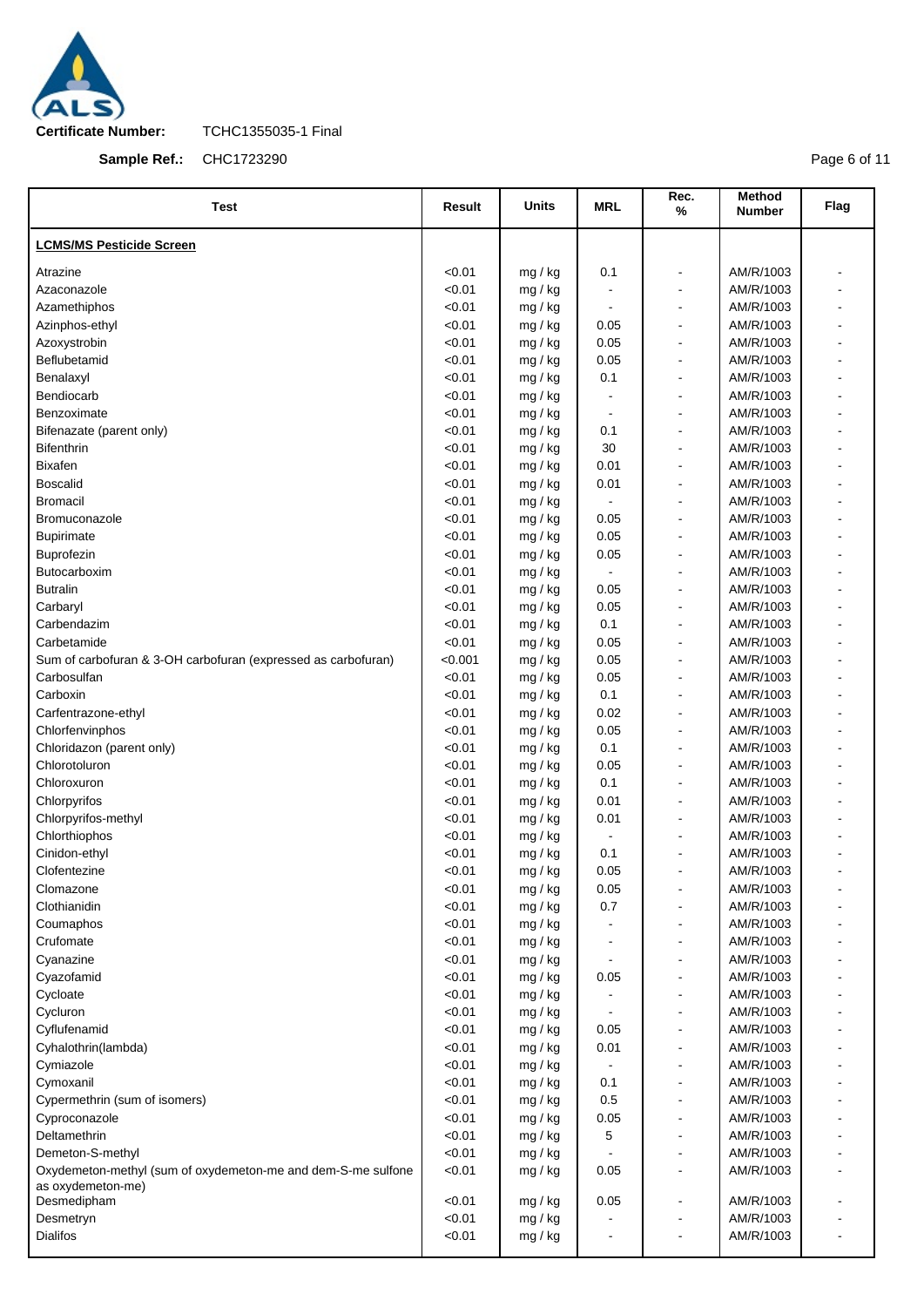

**Sample Ref.:** CHC1723290

Page 7 of 11

| <b>Test</b>                                                    | Result  | Units   | <b>MRL</b> | Rec.<br>$\%$                 | <b>Method</b><br><b>Number</b> | Flag           |
|----------------------------------------------------------------|---------|---------|------------|------------------------------|--------------------------------|----------------|
| <b>LCMS/MS Pesticide Screen</b>                                |         |         |            |                              |                                |                |
| Diazinon                                                       | < 0.01  | mg / kg | 0.05       | $\qquad \qquad \blacksquare$ | AM/R/1003                      |                |
| <b>Dichlorvos</b>                                              | < 0.01  | mg / kg | 0.02       | $\blacksquare$               | AM/R/1003                      |                |
| Diclofop-methyl                                                | < 0.01  | mg / kg | 0.05       | $\qquad \qquad \blacksquare$ | AM/R/1003                      |                |
| Dicrotophos                                                    | < 0.01  | mg / kg |            | $\blacksquare$               | AM/R/1003                      |                |
| Diethofencarb                                                  | < 0.01  | mg / kg | 0.05       | $\overline{\phantom{a}}$     | AM/R/1003                      |                |
| Difenoconazole                                                 | < 0.01  | mg / kg | 0.05       | ä,                           | AM/R/1003                      | $\blacksquare$ |
| Diflubenzuron                                                  | < 0.01  | mg / kg | 0.05       | $\blacksquare$               | AM/R/1003                      |                |
| Diflufenican                                                   | < 0.01  | mg / kg | 0.05       | $\blacksquare$               | AM/R/1003                      | $\blacksquare$ |
| Dimethachlor                                                   | < 0.01  | mg / kg | 0.05       | $\blacksquare$               | AM/R/1003                      |                |
| Dimethenamid                                                   | < 0.01  | mg / kg | 0.05       | $\blacksquare$               | AM/R/1003                      |                |
| Dimethoate                                                     | < 0.01  | mg / kg | 0.05       | ä,                           | AM/R/1003                      |                |
| Omethoate                                                      | < 0.01  | mg / kg | 0.05       | $\qquad \qquad \blacksquare$ | AM/R/1003                      |                |
| Dimethomorph                                                   | < 0.01  | mg / kg | 0.05       | ä,                           | AM/R/1003                      |                |
| Dimethylvinphos                                                | < 0.01  | mg / kg |            | $\blacksquare$               | AM/R/1003                      |                |
| Dimoxystrobin                                                  | < 0.01  | mg / kg | 0.05       | ä,                           | AM/R/1003                      | $\blacksquare$ |
| Diniconazole                                                   | < 0.01  | mg / kg | 0.05       | ä,                           | AM/R/1003                      |                |
| Dinotefuran                                                    | < 0.01  | mg / kg |            | $\blacksquare$               | AM/R/1003                      |                |
| Dioxacarb                                                      | < 0.01  | mg / kg |            | $\blacksquare$               | AM/R/1003                      |                |
| Diphenamid                                                     | < 0.01  | mg / kg |            | $\overline{a}$               | AM/R/1003                      |                |
| Diuron                                                         | < 0.01  | mg / kg | 0.05       | ä,                           | AM/R/1003                      | $\blacksquare$ |
| Epoxiconazole                                                  | < 0.01  | mg / kg | 0.05       | $\blacksquare$               | AM/R/1003                      |                |
| Ethidimuron (sulfodiazole)                                     | < 0.01  | mg / kg |            | ä,                           | AM/R/1003                      | $\blacksquare$ |
| Ethion                                                         | < 0.01  | mg / kg | 3          | $\blacksquare$               | AM/R/1003                      |                |
| Ethofumesate (parent only)                                     | < 0.01  | mg / kg | 0.1        | ä,                           | AM/R/1003                      |                |
| Ethoprophos                                                    | < 0.01  | mg / kg | 0.02       | $\overline{a}$               | AM/R/1003                      |                |
| Etofenprox                                                     | < 0.01  | mg / kg | 0.05       | $\blacksquare$               | AM/R/1003                      |                |
| Famoxadone                                                     | < 0.01  | mg / kg | 0.05       | $\blacksquare$               | AM/R/1003                      |                |
| Fenamidone                                                     | < 0.01  | mg / kg | 0.05       | ä,                           | AM/R/1003                      |                |
| Sum of fenamiphos, fenamiphos sulfone and fenamiphos sulfoxide | < 0.01  | mg / kg | 0.05       | $\qquad \qquad \blacksquare$ | AM/R/1003                      |                |
| Fenarimol                                                      | < 0.01  | mg / kg | 0.05       | ä,                           | AM/R/1003                      |                |
| Fenbuconazole                                                  | < 0.01  | mg / kg | 0.05       | ä,                           | AM/R/1003                      |                |
| Fenchlorphos oxon                                              | < 0.01  | mg / kg |            | $\overline{a}$               | AM/R/1003                      |                |
| Fenobucarb                                                     | < 0.01  | mg / kg |            | $\overline{a}$               | AM/R/1003                      |                |
| Fenoxaprop-P-ethyl                                             | < 0.01  | mg / kg | 0.1        |                              | AM/R/1003                      |                |
| Fenoxycarb                                                     | < 0.01  | mg / kg | 0.05       |                              | AM/R/1003                      |                |
| Fenpropathrin                                                  | < 0.01  | mg / kg | 2          | $\qquad \qquad \blacksquare$ | AM/R/1003                      |                |
| Fenpropimorph                                                  | < 0.01  | mg / kg | 0.05       | ä,                           | AM/R/1003                      |                |
| Fenpropidin                                                    | < 0.01  | mg / kg | 0.05       | $\blacksquare$               | AM/R/1003                      |                |
| Fenpyroximate                                                  | < 0.01  | mg / kg | 8          | $\qquad \qquad \blacksquare$ | AM/R/1003                      |                |
| Sum of fenthion, fenthion sulfone and fenthion sulfoxide       | < 0.01  | mg / kg | 0.05       | $\blacksquare$               | AM/R/1003                      |                |
| Fenuron                                                        | < 0.01  | mg / kg |            | $\qquad \qquad \blacksquare$ | AM/R/1003                      |                |
| Fipronil                                                       | < 0.005 | mg / kg | 0.005      | ä,                           | AM/R/1003                      |                |
| Fipronil sulfone                                               | < 0.005 | mg / kg |            | $\overline{a}$               | AM/R/1003                      |                |
| Fipronil (sum of fipronil & fipronil sulfone as fipronil)      | < 0.005 | mg / kg | 0.005      | $\overline{a}$               | AM/R/1003                      |                |
| Fipronil desulfinyl                                            | < 0.005 | mg / kg |            | $\blacksquare$               | AM/R/1003                      |                |
| Flamprop isopropyl                                             | < 0.01  | mg / kg |            | $\blacksquare$               | AM/R/1003                      |                |
| Flonicamid (Parent only)                                       | < 0.01  | mg / kg | 0.1        | $\blacksquare$               | AM/R/1003                      |                |
| Flubendiamide                                                  | < 0.01  | mg / kg | 0.02       | $\blacksquare$               | AM/R/1003                      |                |
| Flucythrinate (sum of isomers)                                 | < 0.01  | mg / kg | 0.1        | ä,                           | AM/R/1003                      |                |
| Fludioxonil                                                    | < 0.01  | mg / kg | 0.05       | $\qquad \qquad \blacksquare$ | AM/R/1003                      |                |
| Flufenacet (parent only)                                       | < 0.01  | mg / kg | 0.05       | ä,                           | AM/R/1003                      |                |
| Flufenoxuron                                                   | < 0.01  | mg / kg | 15         | $\qquad \qquad \blacksquare$ | AM/R/1003                      |                |
| Flumorph                                                       | < 0.01  | mg / kg |            | $\blacksquare$               | AM/R/1003                      |                |
| Fluometuron                                                    | < 0.01  | mg / kg | 0.02       | $\qquad \qquad \blacksquare$ | AM/R/1003                      |                |
| Fluopicolide                                                   | < 0.01  | mg / kg | 0.02       | $\qquad \qquad \blacksquare$ | AM/R/1003                      |                |
| Fluoxastrobin                                                  | < 0.01  | mg / kg | 0.05       |                              | AM/R/1003                      |                |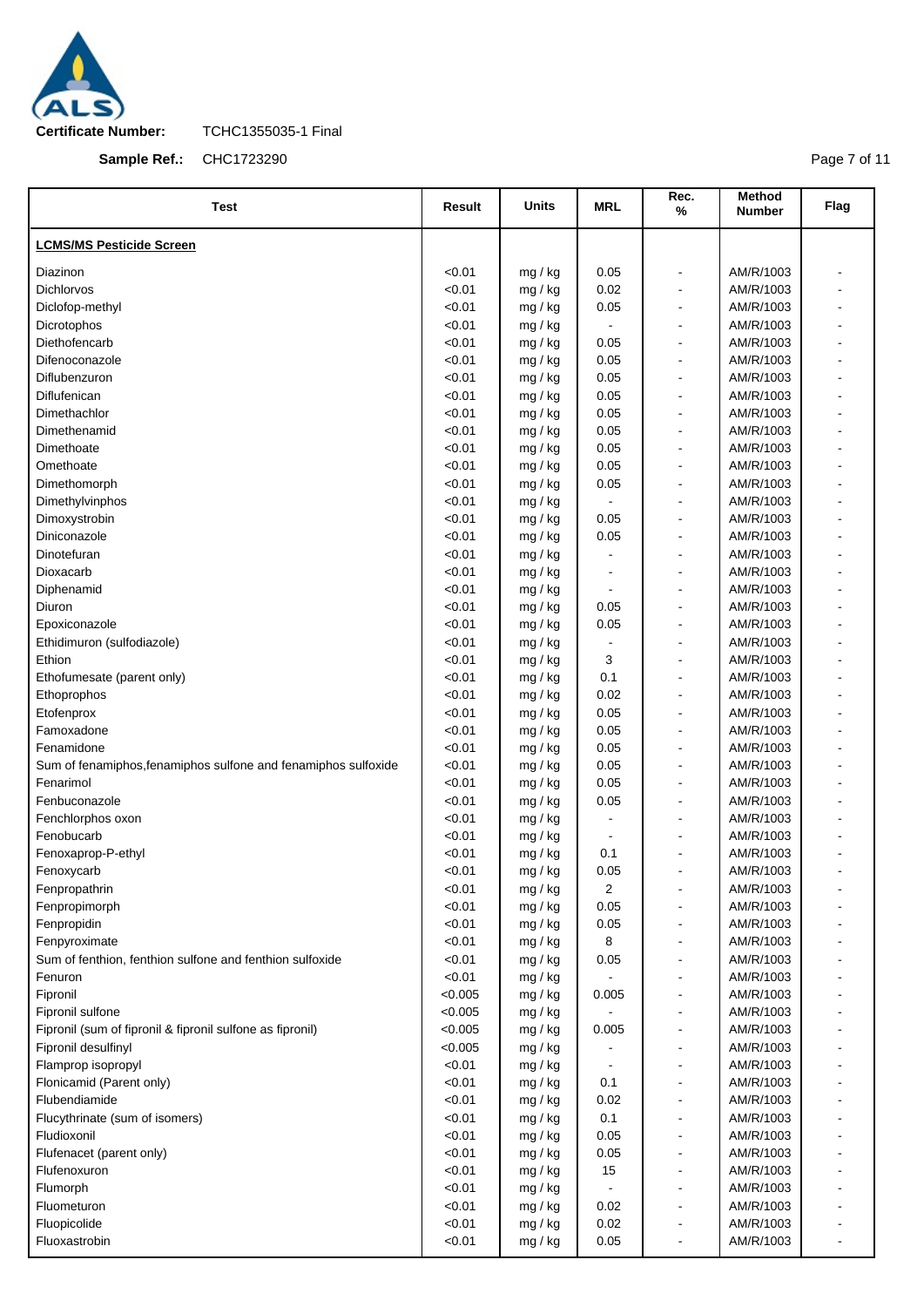

**Sample Ref.:** CHC1723290

Page 8 of 11

| Test                                                                | Result           | Units              | <b>MRL</b>   | Rec.<br>$\%$                       | Method<br><b>Number</b> | Flag |
|---------------------------------------------------------------------|------------------|--------------------|--------------|------------------------------------|-------------------------|------|
| <b>LCMS/MS Pesticide Screen</b>                                     |                  |                    |              |                                    |                         |      |
| Fluquinconazole                                                     | < 0.01           | mg / kg            | 0.05         | $\qquad \qquad \blacksquare$       | AM/R/1003               |      |
| Flurochloridone                                                     | < 0.01           | mg / kg            | 0.05         | ä,                                 | AM/R/1003               |      |
| Flurtamone                                                          | < 0.01           | mg / kg            | 0.05         | ä,                                 | AM/R/1003               |      |
| Flusilazole                                                         | < 0.01           | mg / kg            | 0.05         | $\blacksquare$                     | AM/R/1003               |      |
| Flutolanil                                                          | < 0.01           | mg / kg            | 0.05         | ä,                                 | AM/R/1003               |      |
| Flutriafol                                                          | < 0.01           | mg / kg            | 0.05         | $\blacksquare$                     | AM/R/1003               |      |
| Formetanate hydrochloride                                           | < 0.01           | mg / kg            | 0.05         | ä,                                 | AM/R/1003               |      |
| Formothion                                                          | < 0.01           | mg / kg            | 0.05         | $\blacksquare$                     | AM/R/1003               |      |
| Fosthiazate                                                         | < 0.01           | mg / kg            | 0.05         | $\blacksquare$                     | AM/R/1003               |      |
| Fuberidazole                                                        | < 0.01           | mg / kg            | 0.05         | $\overline{a}$                     | AM/R/1003               |      |
| Furalaxyl                                                           | < 0.01           | mg / kg            |              | $\blacksquare$                     | AM/R/1003               |      |
| Furathiocarb                                                        | < 0.01           | mg / kg            | 0.05         | $\overline{a}$                     | AM/R/1003               |      |
| Azinphos-methyl                                                     | < 0.01           | mg / kg            |              | ä,                                 | AM/R/1003               |      |
| Halofenozide                                                        | < 0.01           | mg / kg            |              | $\overline{a}$                     | AM/R/1003               |      |
| Haloxyfop-methyl                                                    | < 0.01           | mg / kg            | 0.05         | $\blacksquare$                     | AM/R/1003               |      |
| Hexaconazole                                                        | < 0.01           | mg / kg            | 0.05         | $\blacksquare$                     | AM/R/1003               | ۰    |
| Hexaflumuron                                                        | < 0.01           | mg / kg            |              | ä,                                 | AM/R/1003               |      |
| Hexazinone                                                          | < 0.01           | mg / kg            |              | $\blacksquare$                     | AM/R/1003               | ä,   |
| Hexythiazox                                                         | < 0.01           | mg / kg            | 4            | ä,                                 | AM/R/1003               |      |
| Imazalil                                                            | < 0.01           | mg / kg            | 0.05         | $\blacksquare$                     | AM/R/1003               |      |
| Imidacloprid                                                        | < 0.01           | mg / kg            | 0.05         | $\overline{a}$                     | AM/R/1003               |      |
| Indoxacarb                                                          | < 0.01           | mg / kg            | 5            | ä,                                 | AM/R/1003               |      |
| Ipconazole                                                          | < 0.01           | mg / kg            | 0.02         | $\overline{a}$                     | AM/R/1003               |      |
| Iprobenfos                                                          | < 0.01           | mg / kg            |              | ä,                                 | AM/R/1003               |      |
| Iprovalicarb                                                        | < 0.01           | mg / kg            | 0.05         | ä,                                 | AM/R/1003               |      |
| Isofenphos-methyl                                                   | < 0.01           | mg / kg            |              | ä,                                 | AM/R/1003               |      |
| Isoprothiolane                                                      | < 0.01           | mg / kg            | 0.01         | $\blacksquare$                     | AM/R/1003               |      |
| Isoproturon                                                         | < 0.01           | mg / kg            | 0.05         | $\qquad \qquad \blacksquare$       | AM/R/1003               |      |
| Isopyrazam                                                          | < 0.01           | mg / kg            | 0.01         | ä,                                 | AM/R/1003               |      |
| Isoxaben                                                            | < 0.01           | mg / kg            | 0.02         | $\overline{\phantom{a}}$           | AM/R/1003               |      |
| Isoxaflutole (parent only)                                          | < 0.01           | mg / kg            | 0.1          | ä,                                 | AM/R/1003               |      |
| Ivermectin                                                          | < 0.01           | mg / kg            |              | $\overline{a}$                     | AM/R/1003               |      |
| Kresoxim-methyl                                                     | < 0.01           | mg / kg            | 0.05         | ä,                                 | AM/R/1003               |      |
| Lenacil                                                             | < 0.01           | mg / kg            | 0.1          |                                    | AM/R/1003               |      |
| Linuron                                                             | < 0.01           | mg / kg            | 0.05         |                                    | AM/R/1003               |      |
| Lufenuron                                                           | < 0.01           | mg / kg            | 0.05         | $\qquad \qquad \blacksquare$       | AM/R/1003               |      |
| Sum of malathion and malaoxon (expressed as malathion)              | < 0.01           | mg / kg            | 0.5          |                                    | AM/R/1003               |      |
| Mandipropamid                                                       | < 0.01           | mg / kg            | 0.05         | ä,                                 | AM/R/1003               |      |
| Mecarbam                                                            | < 0.01           | mg / kg            | 0.1          |                                    | AM/R/1003               |      |
| Mephosfolan                                                         | < 0.01           | mg / kg            |              | ä,                                 | AM/R/1003               |      |
| Mepronil                                                            | < 0.01           | mg / kg            | 0.05         |                                    | AM/R/1003               |      |
| Metaflumizone                                                       | < 0.01           | mg / kg            | 0.1          | $\overline{a}$                     | AM/R/1003               |      |
| Metalaxyl and metalaxyl-M (sum of isomers)                          | < 0.01           | mg / kg            | 0.05         |                                    | AM/R/1003               |      |
| Metamitron                                                          | < 0.01           | mg / kg            | 0.1          | $\overline{a}$                     | AM/R/1003               |      |
| Metazachlor (Parent Only)                                           | < 0.01           | mg / kg            | 0.1          | ä,                                 | AM/R/1003               |      |
| Metconazole                                                         | < 0.01           | mg / kg            | 0.1          | $\qquad \qquad \blacksquare$       | AM/R/1003               |      |
| Methabenzthiazuron                                                  | < 0.01           | mg / kg            | 0.05         | $\overline{a}$                     | AM/R/1003               |      |
| Methacrifos                                                         | < 0.01           | mg / kg            | 0.1          |                                    | AM/R/1003               |      |
| Methamidophos                                                       | < 0.01           | mg / kg            | 0.05         | $\overline{a}$                     | AM/R/1003               |      |
| Methidathion                                                        | < 0.01           | mg / kg            | 0.1          | $\qquad \qquad \blacksquare$<br>ä, | AM/R/1003               |      |
| Methiocarb (sum of methiocarb, sulfoxide and sulfone as methiocarb) | < 0.01           | mg / kg            | 0.1          |                                    | AM/R/1003               |      |
| Methomyl<br>Thiodicarb                                              | < 0.01<br>< 0.01 | mg / kg            | 0.05<br>0.05 | $\overline{a}$<br>$\overline{a}$   | AM/R/1003<br>AM/R/1003  |      |
| Methoprotryne                                                       | < 0.01           | mg / kg<br>mg / kg |              | ä,                                 | AM/R/1003               |      |
| Methoxyfenozide                                                     | < 0.01           | mg / kg            | 0.05         | $\qquad \qquad \blacksquare$       | AM/R/1003               |      |
| Metobromuron                                                        | < 0.01           | mg / kg            |              |                                    | AM/R/1003               |      |
|                                                                     |                  |                    |              |                                    |                         |      |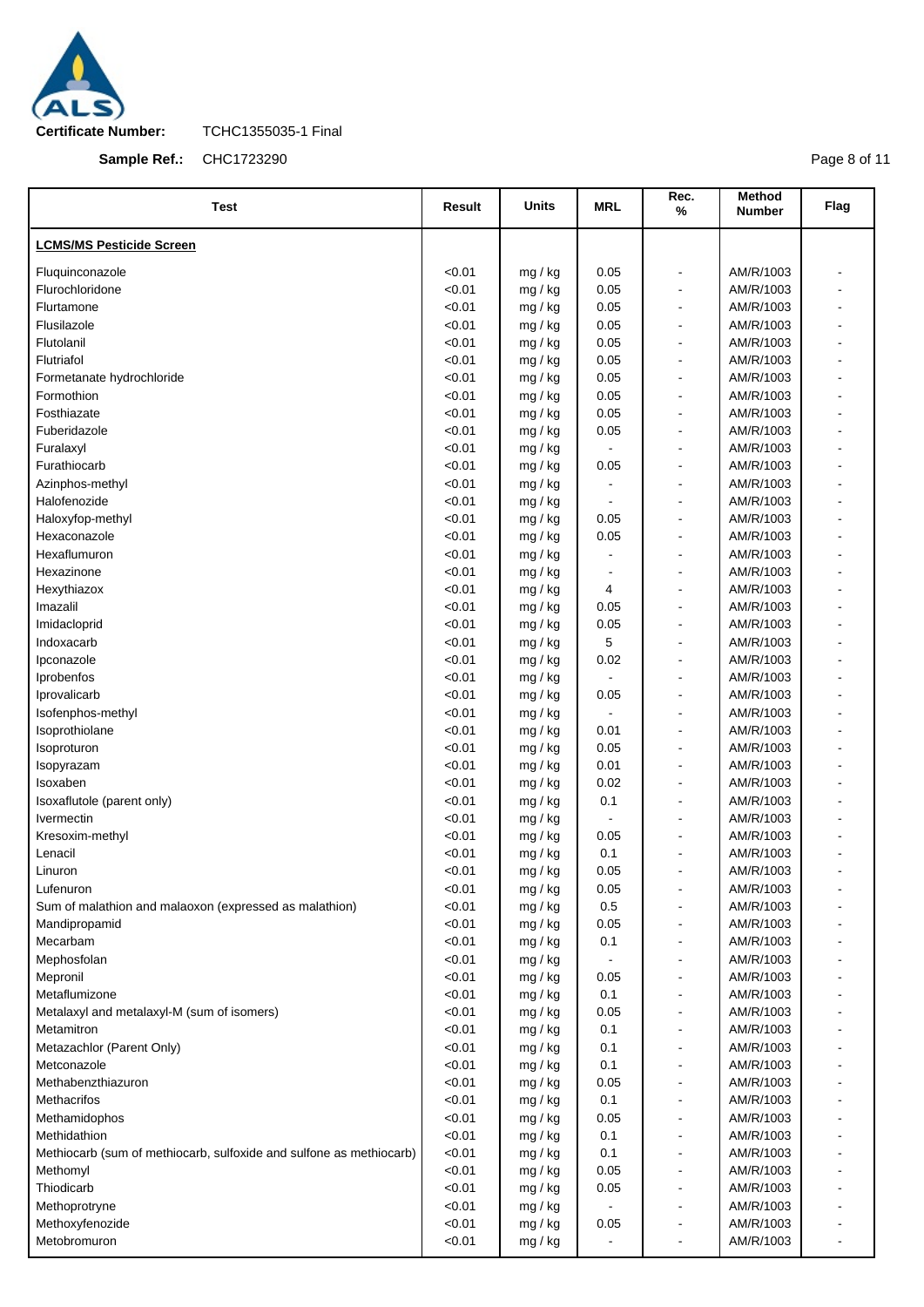

**Sample Ref.:** CHC1723290

Page 9 of 11

| <b>Test</b>                                                          | Result | <b>Units</b> | <b>MRL</b>     | Rec.<br>%                    | <b>Method</b><br><b>Number</b> | Flag                     |
|----------------------------------------------------------------------|--------|--------------|----------------|------------------------------|--------------------------------|--------------------------|
| <b>LCMS/MS Pesticide Screen</b>                                      |        |              |                |                              |                                |                          |
| Metolachlor                                                          | < 0.01 | mg / kg      | 0.05           | $\blacksquare$               | AM/R/1003                      |                          |
| Metolcarb                                                            | < 0.01 | mg / kg      |                | $\blacksquare$               | AM/R/1003                      |                          |
| Metoxuron                                                            | < 0.01 | mg / kg      |                | $\overline{\phantom{a}}$     | AM/R/1003                      |                          |
| Metrafenone                                                          | < 0.01 | mg / kg      | 0.05           | $\blacksquare$               | AM/R/1003                      |                          |
| Metribuzin                                                           | < 0.01 | mg / kg      | 0.1            | $\blacksquare$               | AM/R/1003                      |                          |
| Mevinphos                                                            | < 0.01 | mg / kg      | 0.02           | $\overline{\phantom{0}}$     | AM/R/1003                      |                          |
| Mexacarbate                                                          | < 0.01 | mg / kg      |                | $\blacksquare$               | AM/R/1003                      |                          |
| Molinate                                                             | < 0.01 | mg / kg      | 0.05           | $\overline{\phantom{a}}$     | AM/R/1003                      |                          |
| Monocrotophos                                                        | < 0.01 | mg / kg      | 0.05           | $\blacksquare$               | AM/R/1003                      |                          |
| Monolinuron                                                          | < 0.01 | mg / kg      | 0.1            | -                            | AM/R/1003                      |                          |
| Monuron                                                              | < 0.01 | mg / kg      | 0.05           | $\overline{\phantom{a}}$     | AM/R/1003                      |                          |
| Moxidectin                                                           | < 0.01 | mg / kg      | $\blacksquare$ | -                            | AM/R/1003                      |                          |
| Myclobutanil                                                         | < 0.01 | mg / kg      | 0.05           | $\overline{\phantom{a}}$     | AM/R/1003                      |                          |
| Napropamide                                                          | < 0.01 | mg / kg      | 0.05           | $\overline{\phantom{0}}$     | AM/R/1003                      |                          |
| Nitenpyram                                                           | < 0.01 | mg / kg      |                | $\overline{\phantom{a}}$     | AM/R/1003                      |                          |
| Norflurazon                                                          | < 0.01 | mg / kg      |                | $\overline{\phantom{a}}$     | AM/R/1003                      |                          |
| Novaluron                                                            | < 0.01 | mg / kg      | 0.01           | $\blacksquare$               | AM/R/1003                      | ä,                       |
| Oxadiazon                                                            | < 0.01 | mg / kg      | 0.05           | $\qquad \qquad \blacksquare$ | AM/R/1003                      |                          |
| Oxadixyl                                                             | < 0.01 | mg / kg      | 0.02           | $\blacksquare$               | AM/R/1003                      |                          |
| Oxamyl                                                               | < 0.01 | mg / kg      | 0.05           | $\qquad \qquad \blacksquare$ | AM/R/1003                      |                          |
| Paclobutrazol                                                        | < 0.01 | mg / kg      | 0.05           | $\overline{\phantom{a}}$     | AM/R/1003                      |                          |
| Paraoxon                                                             | < 0.01 | mg / kg      |                | $\overline{\phantom{0}}$     | AM/R/1003                      |                          |
| Paraoxon methyl                                                      | < 0.01 | mg / kg      |                | $\overline{a}$               | AM/R/1003                      |                          |
| Penconazole                                                          | < 0.01 | mg / kg      | 0.05           | $\overline{\phantom{0}}$     | AM/R/1003                      |                          |
| Pencycuron (parent only)                                             | < 0.01 | mg / kg      | 0.05           | $\overline{a}$               | AM/R/1003                      |                          |
| Pendimethalin                                                        | < 0.01 | mg / kg      | 0.05           | -                            | AM/R/1003                      |                          |
| Penthiopyrad                                                         | < 0.01 | mg / kg      | 0.02           | $\blacksquare$               | AM/R/1003                      |                          |
| Permethrin                                                           | < 0.01 | mg / kg      | 0.1            | $\qquad \qquad \blacksquare$ | AM/R/1003                      |                          |
| Pethoxamid                                                           | < 0.01 | mg / kg      | 0.05           | $\blacksquare$               | AM/R/1003                      |                          |
| Phenmedipham                                                         | < 0.01 | mg / kg      | 0.05           | -                            | AM/R/1003                      |                          |
| Phenothrin                                                           | < 0.01 | mg / kg      | 0.05           | $\overline{\phantom{a}}$     | AM/R/1003                      |                          |
| Phenthoate                                                           | < 0.01 | mg / kg      |                | $\blacksquare$               | AM/R/1003                      |                          |
| Phorate (sum of phorate, sulfoxide and sulfone expressed as phorate) | < 0.01 | mg / kg      | 0.05           | $\blacksquare$               | AM/R/1003                      |                          |
| Phosalone                                                            | < 0.01 | mg / kg      | 0.05           | -                            | AM/R/1003                      |                          |
| Phosfolan                                                            | < 0.01 | mg / kg      |                |                              | AM/R/1003                      |                          |
| Phosmet (parent only)                                                | < 0.01 | mg / kg      | 0.1            | $\qquad \qquad \blacksquare$ | AM/R/1003                      |                          |
| Phosphamidon                                                         | < 0.01 | mg / kg      | 0.02           |                              | AM/R/1003                      |                          |
| Phoxim                                                               | < 0.01 | mg / kg      | 0.1            | -                            | AM/R/1003                      |                          |
| Picolinafen                                                          | < 0.01 | mg / kg      | 0.05           | $\overline{\phantom{a}}$     | AM/R/1003                      |                          |
| Picoxystrobin                                                        | < 0.01 | mg / kg      | 0.05           | -                            | AM/R/1003                      |                          |
| Pinoxaden                                                            | < 0.01 | mg / kg      | 0.05           | $\overline{\phantom{a}}$     | AM/R/1003                      |                          |
| Piperonyl Butoxide                                                   | < 0.01 | mg / kg      |                | $\overline{\phantom{0}}$     | AM/R/1003                      |                          |
| Pirimicarb                                                           | < 0.01 | mg / kg      | 0.05           | $\overline{\phantom{a}}$     | AM/R/1003                      |                          |
| desmethyl Pirimicarb                                                 | < 0.01 | mg / kg      |                | -                            | AM/R/1003                      |                          |
| Pirimiphos - ethyl                                                   | < 0.01 | mg / kg      |                | $\blacksquare$               | AM/R/1003                      |                          |
| Pirimiphos-methyl                                                    | < 0.01 | mg / kg      | 0.05           | -                            | AM/R/1003                      |                          |
| Prochloraz (parent only)                                             | < 0.01 | mg / kg      | 0.15           | -                            | AM/R/1003                      |                          |
| BTS44595                                                             | < 0.01 | mg / kg      |                | -                            | AM/R/1003                      |                          |
| BTS44596                                                             | < 0.01 | mg / kg      |                | $\blacksquare$               | AM/R/1003                      |                          |
| Prochloraz (Sum of Prochloraz, BTS44595, BTS44596 expressed as       | < 0.01 | mg / kg      | 0.15           | $\qquad \qquad \blacksquare$ | AM/R/1003                      |                          |
| Prochloraz)<br>Profenofos                                            | <0.01  | mg / kg      | 0.05           | $\blacksquare$               | AM/R/1003                      |                          |
| Promecarb                                                            | < 0.01 | mg / kg      |                | -                            | AM/R/1003                      |                          |
| Prometon                                                             | < 0.01 | mg / kg      |                | $\blacksquare$               | AM/R/1003                      |                          |
| Prometryn                                                            | < 0.01 | mg / kg      |                | $\overline{\phantom{0}}$     | AM/R/1003                      |                          |
| Propamocarb Hydrochloride                                            | < 0.01 | mg / kg      | 0.05           | $\blacksquare$               | AM/R/1003                      | $\overline{\phantom{0}}$ |
|                                                                      |        |              |                |                              |                                |                          |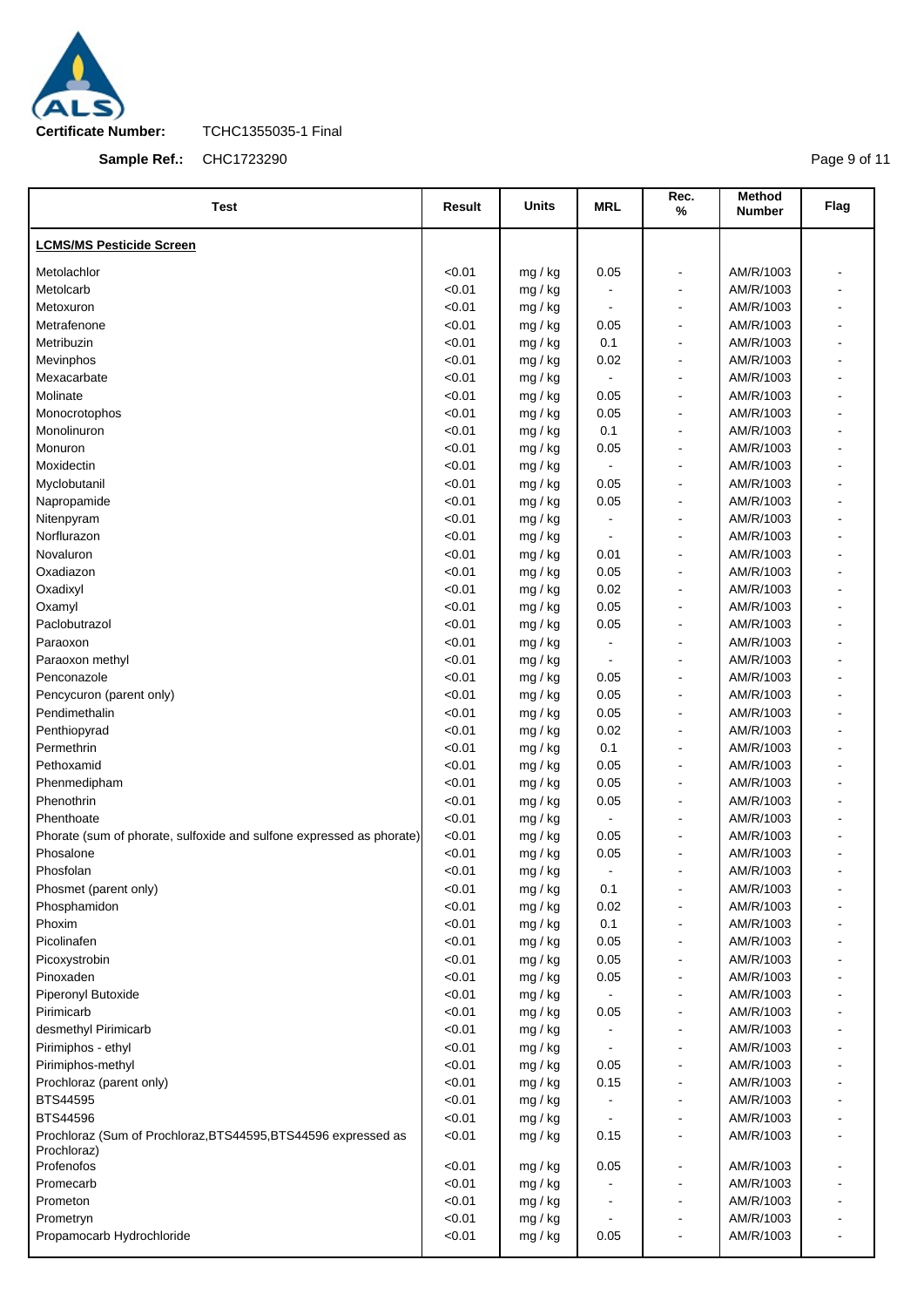

**Sample Ref.:** CHC1723290

Page 10 of 11

| <b>Test</b>                     | Result           | <b>Units</b>       | <b>MRL</b>     | Rec.<br>%                                  | Method<br>Number       | Flag           |
|---------------------------------|------------------|--------------------|----------------|--------------------------------------------|------------------------|----------------|
| <b>LCMS/MS Pesticide Screen</b> |                  |                    |                |                                            |                        |                |
| Propanil                        | < 0.01           | mg / kg            | 0.05           | $\blacksquare$                             | AM/R/1003              |                |
| Propaquizafop                   | < 0.01           | mg / kg            | 0.05           | $\blacksquare$                             | AM/R/1003              |                |
| Propargite                      | < 0.01           | mg / kg            | 10             | $\blacksquare$                             | AM/R/1003              |                |
| Propazine                       | < 0.01           | mg / kg            |                | $\overline{\phantom{a}}$                   | AM/R/1003              |                |
| Propetamphos                    | < 0.01           | mg / kg            | $\blacksquare$ | $\overline{\phantom{a}}$                   | AM/R/1003              |                |
| Propham                         | < 0.01           | mg / kg            | 0.1            | $\blacksquare$                             | AM/R/1003              |                |
| Propiconazole                   | < 0.01           | mg / kg            | 0.05           | $\blacksquare$                             | AM/R/1003              | $\overline{a}$ |
| Propoxur                        | < 0.01           | mg / kg            | 0.1            | $\overline{\phantom{a}}$                   | AM/R/1003              |                |
| Propyzamide                     | < 0.01           | mg / kg            | 0.05           | $\overline{a}$                             | AM/R/1003              |                |
| Prosulfocarb                    | < 0.01           | mg / kg            | 0.05           | $\overline{\phantom{a}}$                   | AM/R/1003              |                |
| Prothioconazole-desthio         | < 0.01           | mg / kg            | 0.05           | $\overline{a}$                             | AM/R/1003              |                |
| Pyracarbolid                    | < 0.01           | mg / kg            |                | $\overline{\phantom{a}}$                   | AM/R/1003              |                |
| Pyraclostrobin                  | < 0.01           | mg / kg            | 0.1            | $\overline{a}$                             | AM/R/1003              |                |
| Pyraflufen ethyl                | < 0.01           | mg / kg            | 0.1            | $\blacksquare$                             | AM/R/1003              | ÷              |
| Pyridaben                       | < 0.01           | mg / kg            | 0.05           | $\blacksquare$                             | AM/R/1003              |                |
| Pyrifenox                       | < 0.01           | mg / kg            | $\blacksquare$ | $\overline{a}$                             | AM/R/1003              |                |
| Pyriproxifen                    | < 0.01           | mg / kg            | 15             | $\overline{\phantom{a}}$                   | AM/R/1003              |                |
| Quassin (quassia)               | < 0.01           | mg / kg            |                | $\blacksquare$                             | AM/R/1003              |                |
| Quinalphos                      | < 0.01           | mg / kg            | 0.1            | $\overline{\phantom{a}}$                   | AM/R/1003              |                |
| Quinoclamine                    | < 0.01           | mg / kg            | 0.05           | $\overline{a}$                             | AM/R/1003              |                |
| Quinoxyfen                      | < 0.01           | mg / kg            | 0.05           | $\overline{\phantom{a}}$                   | AM/R/1003              | $\overline{a}$ |
| Quizalofop ethyl                | < 0.01           | mg / kg            | 0.05           | $\overline{a}$                             | AM/R/1003              |                |
| Resmethrin                      | < 0.01           | mg / kg            | 0.2            | $\overline{\phantom{a}}$                   | AM/R/1003              |                |
| Rotenone                        | < 0.01           | mg / kg            | 0.02           | $\blacksquare$                             | AM/R/1003              |                |
| Silthiofam                      | < 0.01           | mg / kg            | 0.05           | $\overline{a}$                             | AM/R/1003              |                |
| Simazine                        | < 0.01           | mg / kg            | 0.05           | $\overline{\phantom{a}}$                   | AM/R/1003              |                |
| Spinetoram                      | < 0.01           | mg / kg            | 0.1            | $\overline{a}$                             | AM/R/1003              |                |
| Spinosad                        | < 0.01           | mg / kg            | 0.1            | $\blacksquare$                             | AM/R/1003              |                |
| Spirodiclofen                   | < 0.01           | mg / kg            | 0.05           | $\overline{a}$                             | AM/R/1003              |                |
| Spiromesifen                    | < 0.01           | mg / kg            | 50             | $\blacksquare$                             | AM/R/1003              |                |
| Spirotetramat (parent only)     | < 0.01           | mg / kg            | 0.1            | $\overline{\phantom{a}}$                   | AM/R/1003              |                |
| Spiroxamine                     | < 0.01           | mg / kg            | 0.05           | $\blacksquare$                             | AM/R/1003              |                |
| tau-Fluvalinate                 | < 0.01           | mg / kg            | 0.01           | $\overline{\phantom{a}}$                   | AM/R/1003              |                |
| Tebuconazole                    | < 0.01           | mg / kg            | 0.05           | $\overline{a}$                             | AM/R/1003              |                |
| Tebufenozide                    | < 0.01           | mg / kg            | 0.05           |                                            | AM/R/1003              |                |
| Tebufenpyrad                    | < 0.01           | mg / kg            | 0.05           | $\overline{a}$                             | AM/R/1003              |                |
| Tebupirimfos                    | < 0.01           | mg / kg            |                |                                            | AM/R/1003              |                |
| Tebuthiuron                     | < 0.01           | mg / kg            |                | $\blacksquare$                             | AM/R/1003              |                |
| Temephos                        | < 0.01           | mg / kg            |                |                                            | AM/R/1003              |                |
| Terbufos                        | < 0.01           | mg / kg            | 0.01           | $\blacksquare$                             | AM/R/1003              |                |
| Terbufos sulfone                | < 0.01           | mg / kg            |                | $\overline{\phantom{a}}$                   | AM/R/1003              |                |
| Terbufos sulfoxide              | < 0.01           | mg / kg            |                | $\overline{\phantom{a}}$                   | AM/R/1003              |                |
| Terbuthylazine                  | < 0.01           | mg / kg            | 0.05           | $\overline{a}$                             | AM/R/1003              |                |
| Terbutryn<br>Tetraconazole      | < 0.01<br>< 0.01 | mg / kg            | 0.02           | $\overline{\phantom{a}}$<br>$\blacksquare$ | AM/R/1003<br>AM/R/1003 |                |
| Tetramethrin                    | < 0.01           | mg / kg<br>mg / kg |                |                                            | AM/R/1003              |                |
| Thiacloprid                     | < 0.01           |                    | 10             | $\overline{\phantom{a}}$<br>$\blacksquare$ | AM/R/1003              |                |
| Thiamethoxam                    | < 0.01           | mg / kg<br>mg / kg | 20             | $\overline{\phantom{a}}$                   | AM/R/1003              |                |
| Thiobencarb                     | < 0.01           | mg / kg            | 0.05           | $\overline{\phantom{a}}$                   | AM/R/1003              |                |
| Thiophanate-Methyl              | < 0.01           | mg / kg            | 0.1            | $\overline{a}$                             | AM/R/1003              |                |
| Tolclofos-methyl                | < 0.01           | mg / kg            | 0.05           | $\overline{\phantom{a}}$                   | AM/R/1003              |                |
| Triadimenol                     | < 0.01           | mg / kg            | 0.05           | $\blacksquare$                             | AM/R/1003              |                |
| Triadimefon                     | < 0.01           | mg / kg            | 0.05           | $\overline{\phantom{a}}$                   | AM/R/1003              |                |
| Triazophos                      | < 0.01           | mg / kg            | 0.02           | $\overline{\phantom{a}}$                   | AM/R/1003              |                |
| Trichlorfon                     | < 0.01           | mg / kg            | 0.05           | $\overline{\phantom{a}}$                   | AM/R/1003              |                |
| Tricyclazole                    | < 0.01           | mg / kg            | 0.05           | $\blacksquare$                             | AM/R/1003              |                |
|                                 |                  |                    |                |                                            |                        |                |